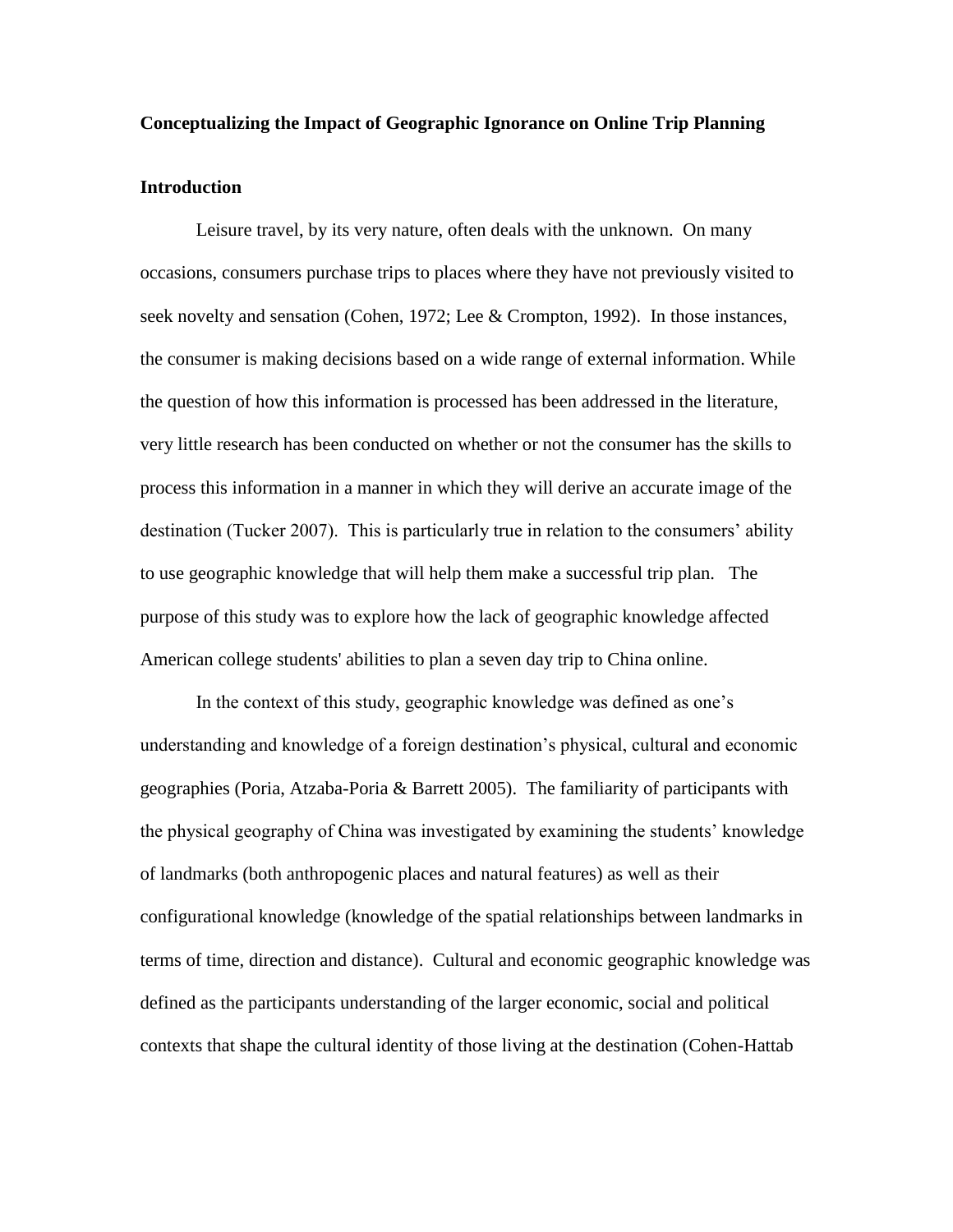& Kerber 2004). The following section reviews relevant literature in the area of geographic knowledge related to tourism research.

## **Literature Review**

## **The Lack of Geographic Knowledge in the United States**

A large percentage of U.S. residents (especially those in the 18 to 24 year old category) have little geographic knowledge of the world outside of the United States, which could have a dramatic effect on travel plan choice. A lack of emphasis on geographic knowledge in the American school system has been an issue among educators for over three decades (Roehl 1991; National Geographic Education Foundation 2006). In a national survey of 18 to 24 year old Americans, the National Geographic Education Foundation (2006) found that a majority of young Americans were unable to pass a test analyzing basic geographic literacy. For instance, they found that six in ten could not find Iraq on a map and that over 75 percent could not find Indonesia on a map, even with the substantial post-tsunami media coverage at the time of the test. This lack of geographic knowledge may affect travel decisions in an obvious manner. How can one choose a destination that s/he does not know exists?

One of the countries the majority of students could identify on a map in the National Geographic Education Foundation (2006) study was China. While the students could identify the country on a map, few had a strong concept of what China"s population was, the prevalence of Mandarin Chinese as the language, or the current state of U.S.- China trade relations (they actually over-estimated the amount of trade between the nations). So while the students in that study did know some details about the physical geography of China (e.g., location on a world map), there was limited knowledge about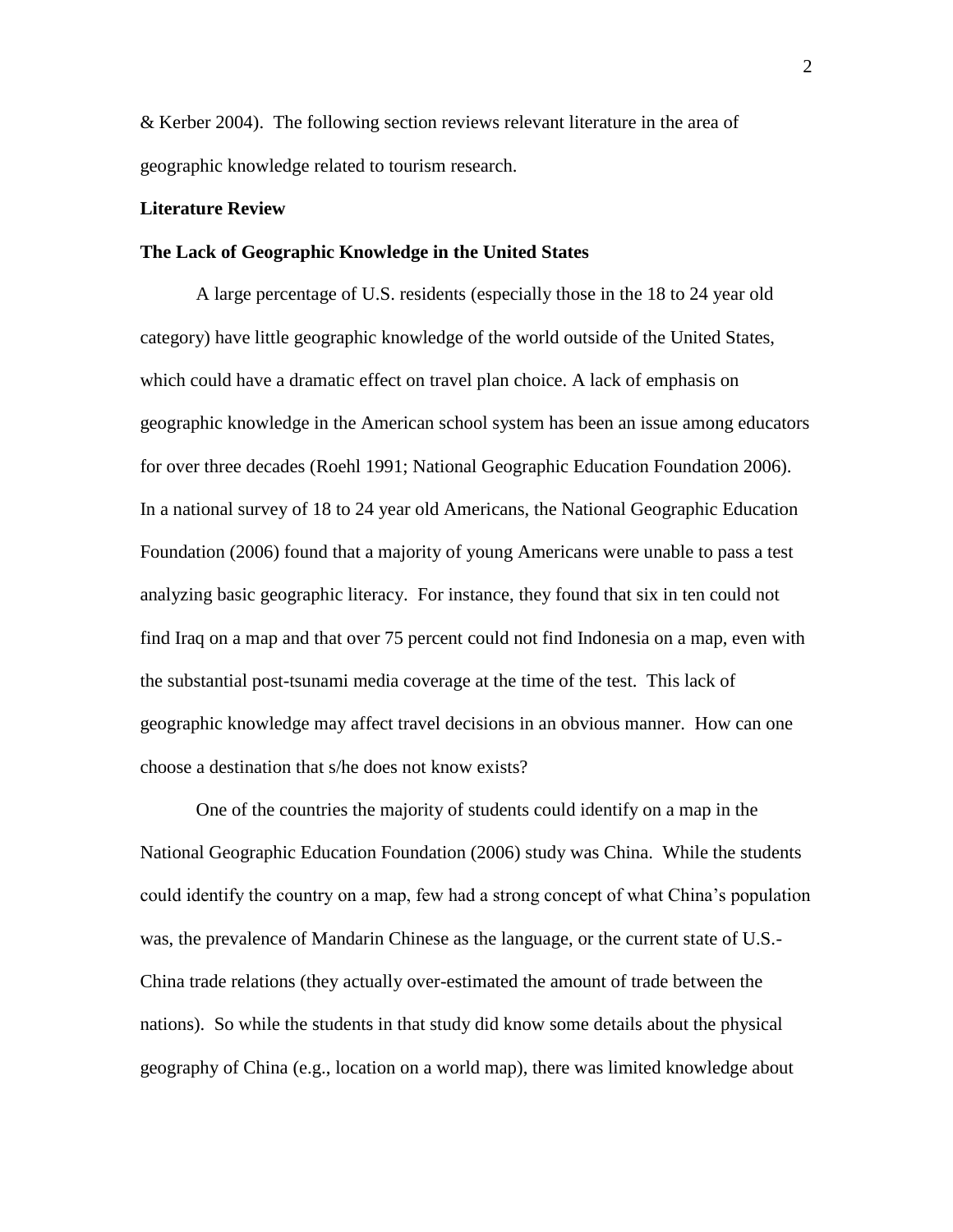the social and economic geography of the country. Given that Nelson (2005); McCannell (1999); and Young (1999) all argue that place image are central to tourism in that it shapes how a destination and therefore, indicates that a lack of geographic knowledge would affect the trip planning process. The purpose of this paper is to gain an understanding of how a lack of geography knowledge affects the travel planning process?

#### **Geographic Knowledge and Tourism Research**

Past studies which examined the components of this topic have focused on: 1) place and identity accounts (McCabe & Stokoe 2004; Human 1999; Bricker & Kerstetter 2002); and 2) cross-cultural differences in relation to destination choice (Bowden 2006; Matthews 1987; Axia, Bremmer, Deluca & Andreasen 1998).

Overall, studies which focused on place and identity typically examined concepts related to: 1) image (how visitors perceive place) and its effect on place meaning (Ateljevic & Doorne 2002; Chang 2005; Bell 1996; Crick 1989); and 2) concepts surrounding authenticity (Cohen-Hattab & Kerber 2004; Tucker 2007; Perkins & Thorns 2001; Ritzer 1998). One aspect that has not been addressed, however, is how an individual"s geographic knowledge of the destination relates to these two areas. Research has shown that image of a place, rather than its actual characteristics, affects tourist decision-making (Carmichael, 1992). Ryan and Cave (2005) suggested that "the cognitive and affective skills possessed by humans impute values and feelings to images, so images are not always perceived as either neutral or devoid of evocative power" (p. 143). Destination image helps to shape the context in which decisions are made (Bricker & Kerstetter 2002). The associations visitors make with the destination (whether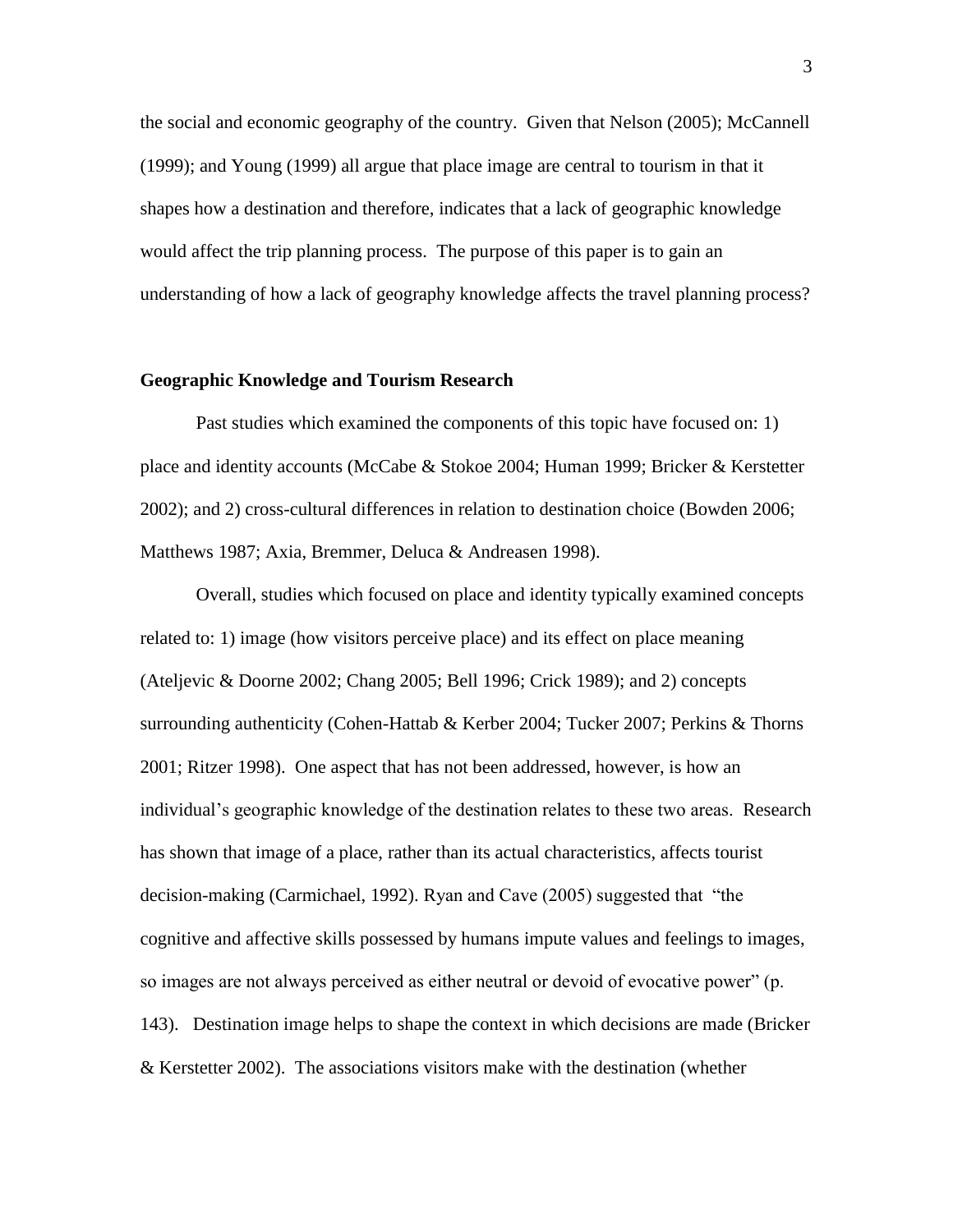grounded in fact or not) shapes how it is evaluated and considered in the decision making process (Poria *et al.* 2005; Bricker & Kerstetter 2002). What has not been evident in the research is whether or not the individuals" ability to gain credible information about a destination affects their overall ability to plan a successful trip or tour.

In research related to image authenticity, tourism marketers have often been found to struggle with visitors" false images of a destination and develop products based on these assumptions or images (Tucker 2007). Authenticity issues have been well studied in the tourism literature (Cohen-Hattab & Kerber 2004; Tucker 2007; Perkins & Thorns 2001; Ritzer 1998). Marketing strategies are often constructed to "play upon" the consumers" presumed image of the destination in order to develop favorable responses. Tourism research has indicated that destinations with a negative image have a hard time overcoming the consumers" preconceived notions of what the destination is about (Ahmed 1991; Tasci & Gartner 2007). The image of the destination is often shaped by consumers" lack of (geographic) knowledge about the place and a desire to have stereotypes reinforced. This phenomenon was referred to by Chang and Lim (2004) as "geographic imaginations, "where individuals will lean upon previous knowledge to make judgments about place and space. Chang and Lim (2004) argued that this knowledge is often "imagineered" by tourism marketing and media rather than being based on real education. The question of whether the "geographic imagination" of a consumer affects his/her views and perceptions of another destination as a visitor are examined as part of this study. If it is found that participants" limited, pre-travel knowledge does affect their ability to plan travel, then we need to gain a greater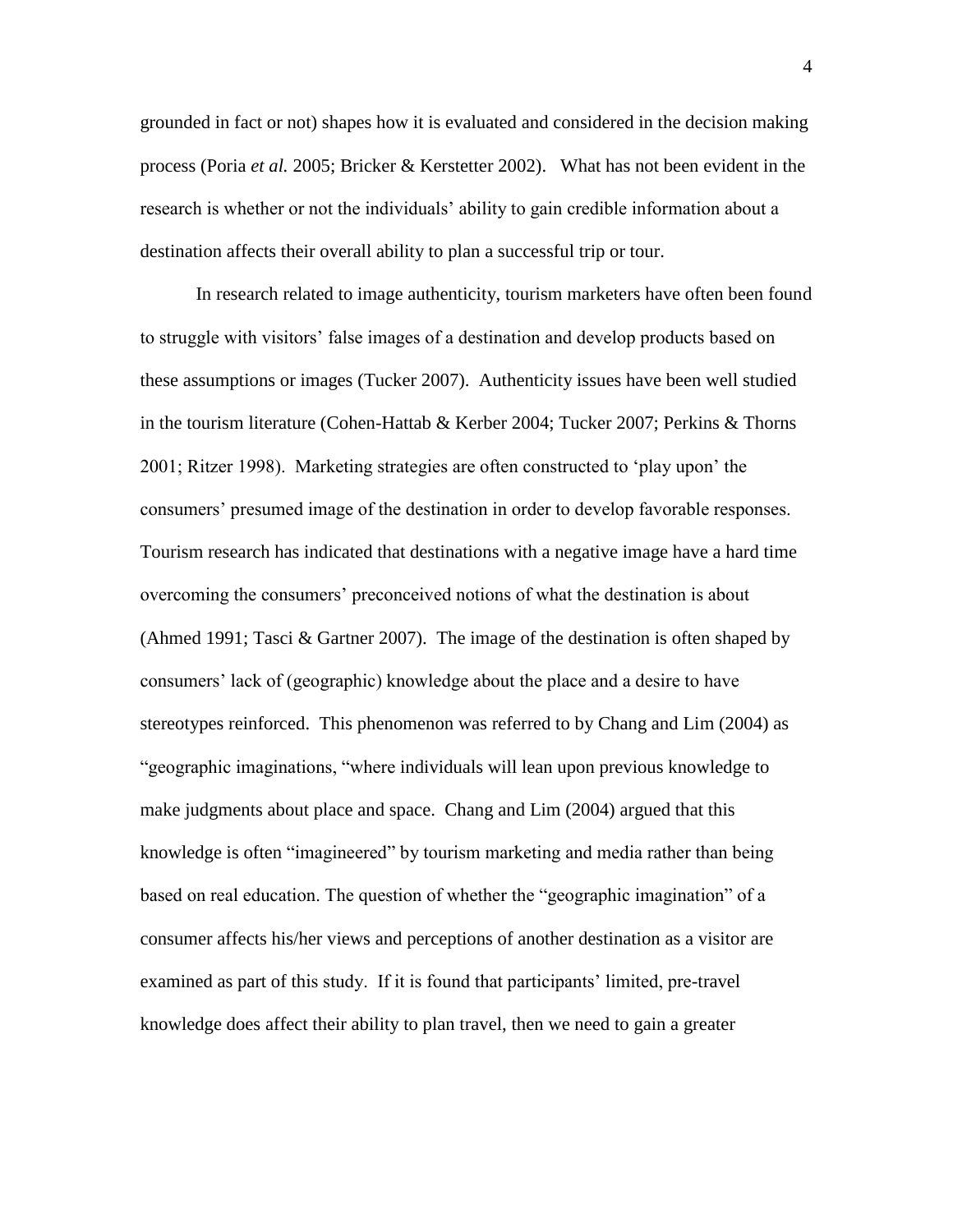understanding of what mechanisms the consumers used to bridge the gap between imagination and reality.

Cross-cultural studies in tourism are becoming more commonplace (Bowden 2006). As the world becomes more globalized in nature and new large markets such as China and India continue to open to travel and tourism, accurate cross-cultural marketing and communication are going to become increasingly important. Previous studies have focused on how cultural distances between nations, and/or ethnicities, affect decisionmaking (Bowden 2006; Matthews 1987; Axia *et al.* 1998). Cultural distance is defined in this study as the degree of diversity, in relation to the behaviors and activities, between groups of people who perceive the world differently (Potter 1989). Specifically, in this study, it is assumed that the knowledge gap between the realities of the destination and the participants" preconceived images reflects the cultural distance between the participants' country of origin and the actualities of the final destination.

Overall, there needs to be a better understanding of how the lack of geographic knowledge affects the online trip planning process in relation to tourism. In order to facilitate this understanding, 28 participants who had only limited knowledge about China were asked to develop an itinerary for a one-week vacation to China. The process in which the participants developed and decided on their itinerary was recorded and evaluated using a qualitative approach.

#### **Research Design**

Studies on online trip planning behavior are scarce, even given that over 50 percent of tourists' travel decisions can be attributed to web-based advertising and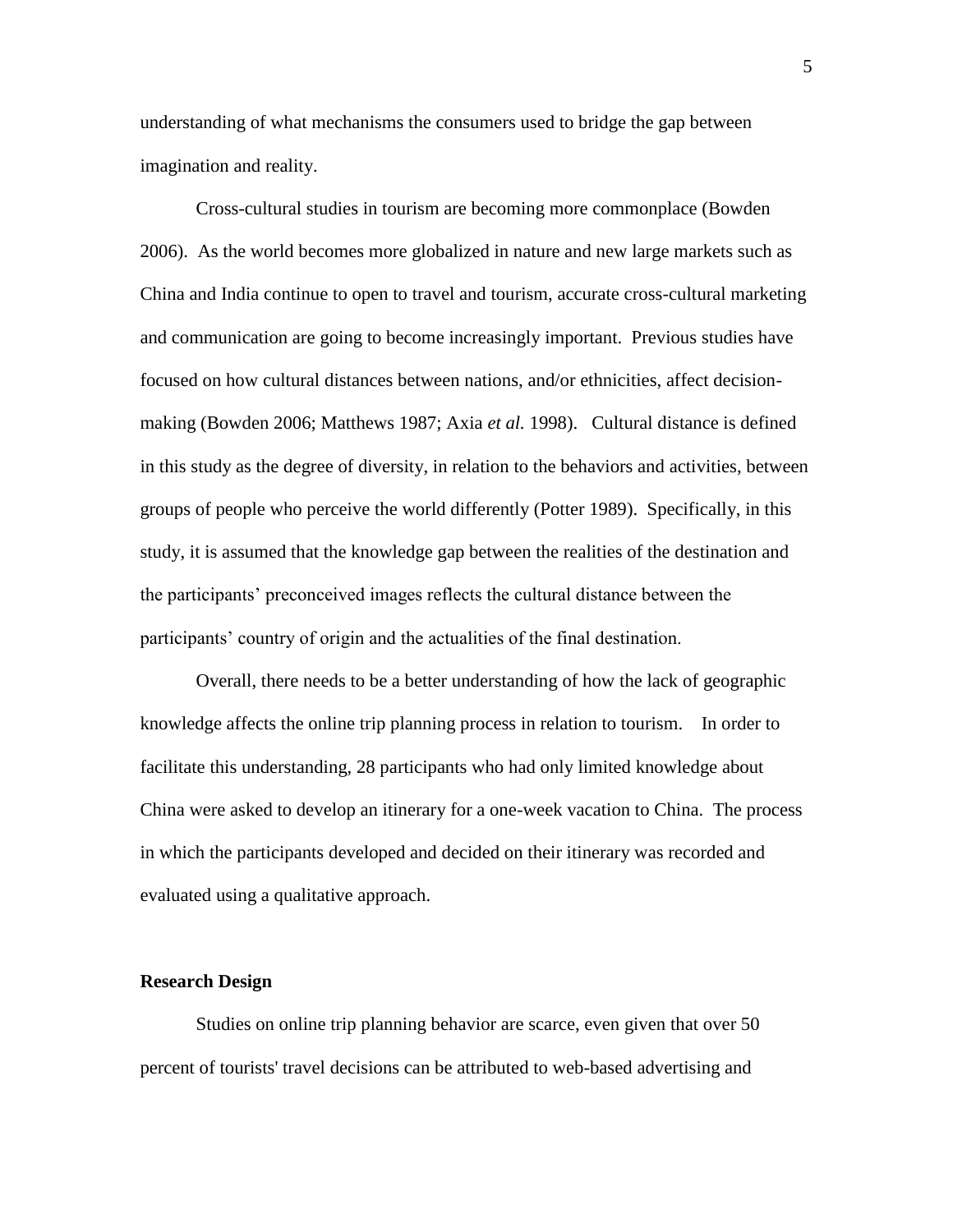promotion (Petrick, Sirakaya, & Park, 2004; Pan & Fesenmaier, 2006). Further, trip planning in an online environment across different cultures from the consumer perspective hasn"t been explored in previous studies. Given the lack of previous research in this specific area, the need to generate theoretical frameworks for future study was necessary. It was decided therefore, to address this issue using a mixed-methods approach

This mixed-method study followed a "systems theory" approach. Systems theory was developed by Patton (1990) to explain the thought processes youth went through while choosing during leisure experiences. Systems theory, according to Patton (1990), is concerned with how a series of decisions interact to form behavior. He states that a systems approach requires 'synthetic' thinking in the design, implementation and analysis of the research questions. Synthetic thinking was defined by Gharajedaghi and Ackhoff (1985) as the process of revealing why a system works as it does but not necessarily how it does. Synthetic thinking takes a system and disaggregates it in an attempt to reveal each elements role or function in the system as a whole (Gharajedaghi & Ackhoff, 1985). By using this approach, analysis and synthesis are complimentary.

Systems theory has several requirements according to Patton (1990). The first is that it is interdisciplinary in nature. In the attempt to understand how a system works, there is a need to examine its components from a variety of perspectives. In the case of this study, consumer behavior, psychology and information processing models have been reviewed. This merging of literature and examination for consistencies and incongruities within them addresses this requirement.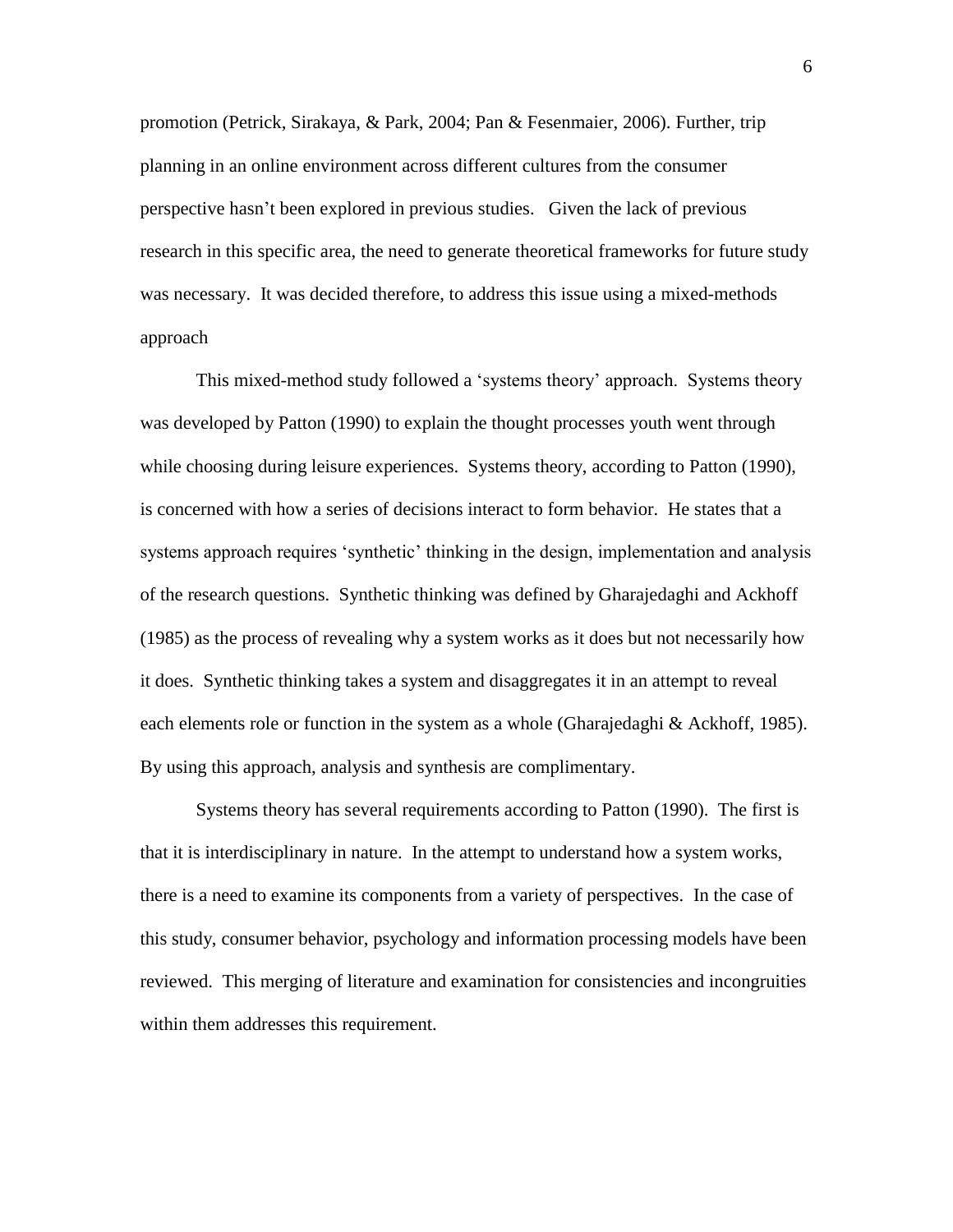The second requirement is that the process begins as inductive and exploratory in an attempt to be exhaustive. In this study the interviews began by questioning the participants about their knowledge and image of China, as well as about the processes they would "normally" apply to choosing a destination. They then were allowed to freely plan a one week trip to China using the Internet. The ways and methods they employed in planning their trip was up to the participant, therefore allowing a lot of latitude.

In order to discover the systemic manner in which students planned trips to China, it was decided that a methodological approach which allowed for a flow of consciousness while displaying a cognitive structure was needed. With this, it was decided that a thinkaloud (TA) procedure where students plan their trip online while explaining their thought processes during it was appropriate. The TA procedure involves the participant verbalizing their cognitive processes while engaging in a specific problem-solving task (Fonteyn, Kuipers & Grobe, 1993). The TA procedure is based on the philosophical belief that:

a) the cognitive processes that generate verbalizations are a subset of the cognitive processes; b) human cognition is information processing, a sequence of internal states successively transformed by a series of information processes; and c) information recently acquired and currently being concentrated on is directly accessible as verbal data, using the TA method (Fonteyn, Kuipers & Grobe, 1993, p. 431).

In the case of this study it was assumed that participants were able to verbalize the processes of gathering information about China and express how they were processing and/or evaluating that information (either through verbalization, body language or online actions). This assumption was tested by Henry, LeBreck and Holzemer"s (1989) study of 60 pediatric nurses, which revealed that there was no effect on performance related to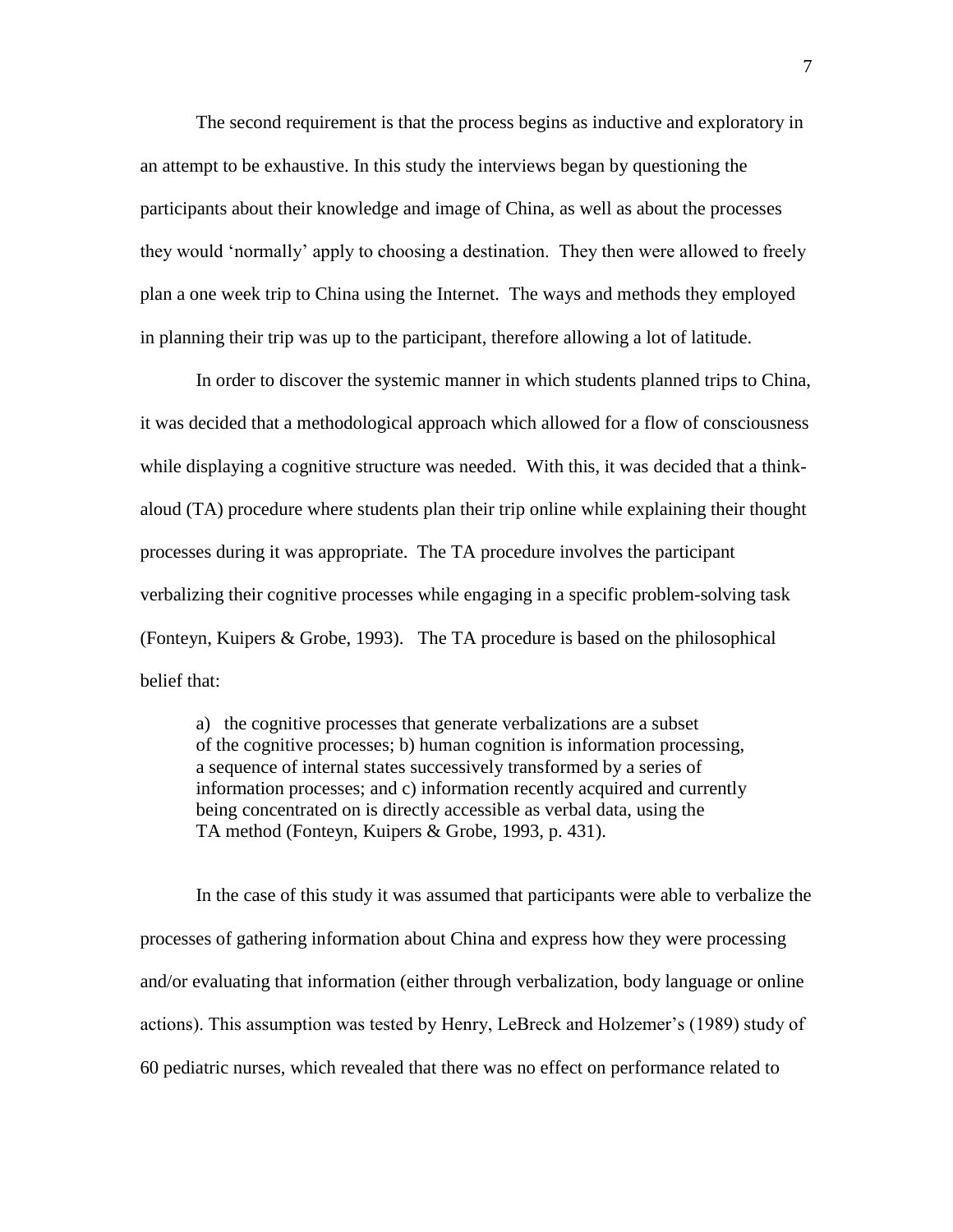problem solving if the participants were asked to think aloud versus those who were not. It was assumed then, that by using this procedure that the verbalizations on ones' thoughts would not interfere with the ongoing cognitive process (Ericsson  $\&$  Simon, 1980; 1984).

It was also assumed that this procedure would mimic the participants" normal trip planning behaviors as long as the researcher remained in a participant observation mode. Thus, the participant would engage in normal behavior that would only be disturbed if the researcher attempted to probe or interfered with the participant"s stream of thought in any way. By observing on the side, the researchers could utilize their experience, intuition and empathic abilities to gain valuable insights into the participants thought processes (Bowden, 2002). For instance, the researcher would add into field notes instances where the participant showed signs of frustration (e.g. frowning). By doing so, insights which would have been lost by just examining transcripts and recording of the sessions would not be lost. The use of field notes has been argued extensively in the literature as one of the keys to enhancing richness of data sought by qualitative research designs (Bowden, 2002). As one of the key objectives in this research was to understand the systemic approach participants used to plan trips, having field notes was imperative to understanding instances where they encountered "roadblocks" and gaining insights into the processes they used to navigate the web space and process online information.

Finally, in an effort to triangulate - an examination of the log was conducted. The purpose of this was to gather specific data related to which websites were visited; what search parameters participants used; and the length of time spent at each site. This information would provide further depth into how search parameters can affect systemic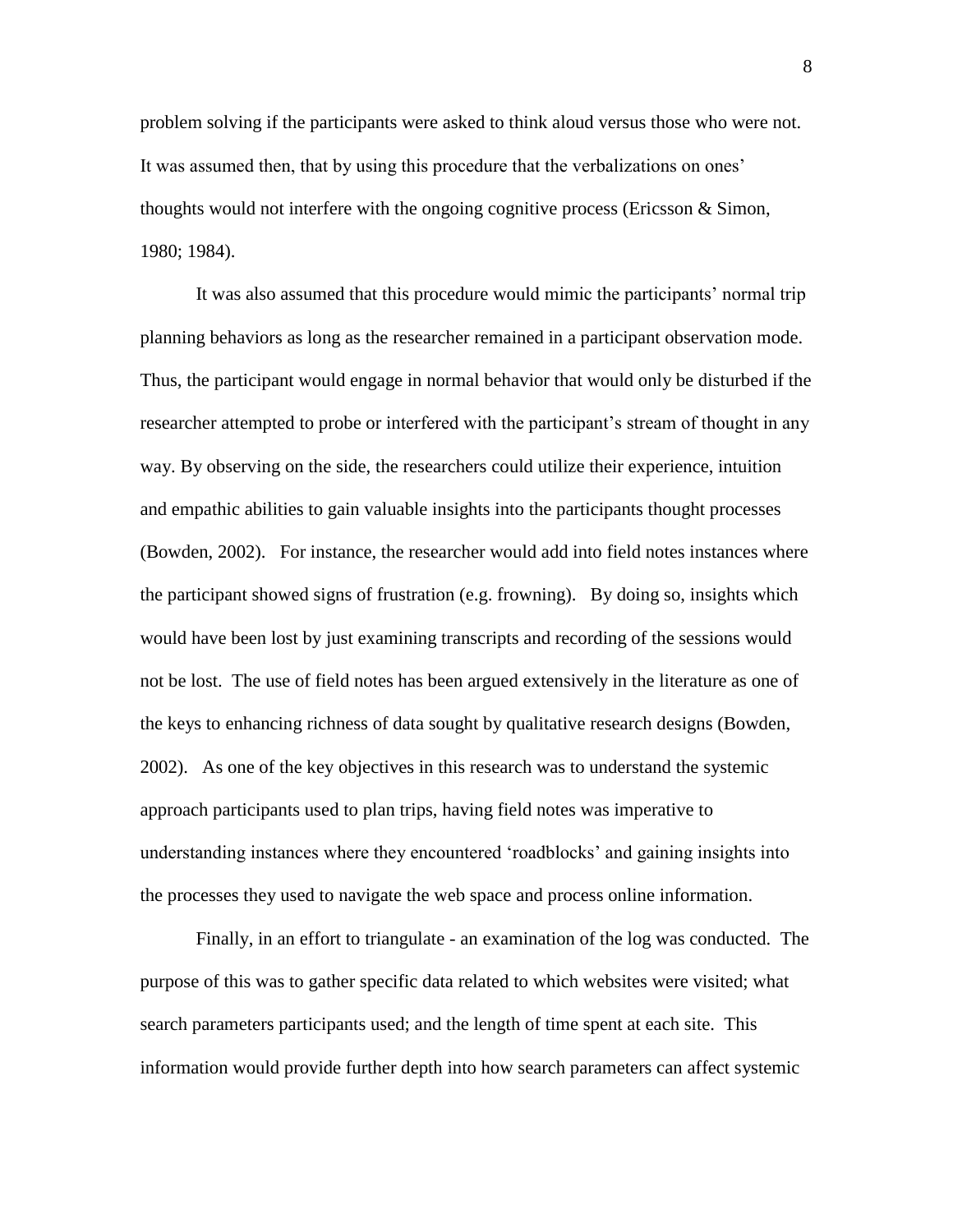approaches to problem solving (in the case of this study, planning a trip to China). Also, this log was used in conjunction with the research notes and transcriptions to evaluate how web design affected the information search process.

Overall, this methodological approach was designed to provide an initial exploration of participants thought processes when planning a trip online. Tourism research in relation to understanding travel planning and decision-making has been criticized for being too generalized and unsubstantiated empirically (Gilbert, 1991). This research attempted to contribute to the literature by examining the complex nature of the online trip planning process and developing a conceptual model of this process with particular focus on the role of geographic knowledge. Further, in this study, the researchers attempted to gain some preliminary insights into the systemic approach participants took to travel planning. The qualitative-based and quasi-experimental design of this study not only allowed for gaining insights into the processes but also into participants" problem solving strategies. In total, this design allowed the researchers to capture the complexity of the online trip planning process and also their responses.

# **Methods**

China was selected as the destination for this study, so that all participants would share a similar level of geographic knowledge pertaining to the destination. The use of China also provided a wide array of attraction options for the participants to choose from and allowed for sufficient variation in itineraries. The participants were told to plan a week-long (Dec.  $15<sup>th</sup>$  to  $22<sup>nd</sup>$ ) trip to China for their winter break. Each participant needed to decide which region to visit during the stay in China, as well as which cities s/he planned to visit and the attractions in each city s/he would like to go to. Due to the time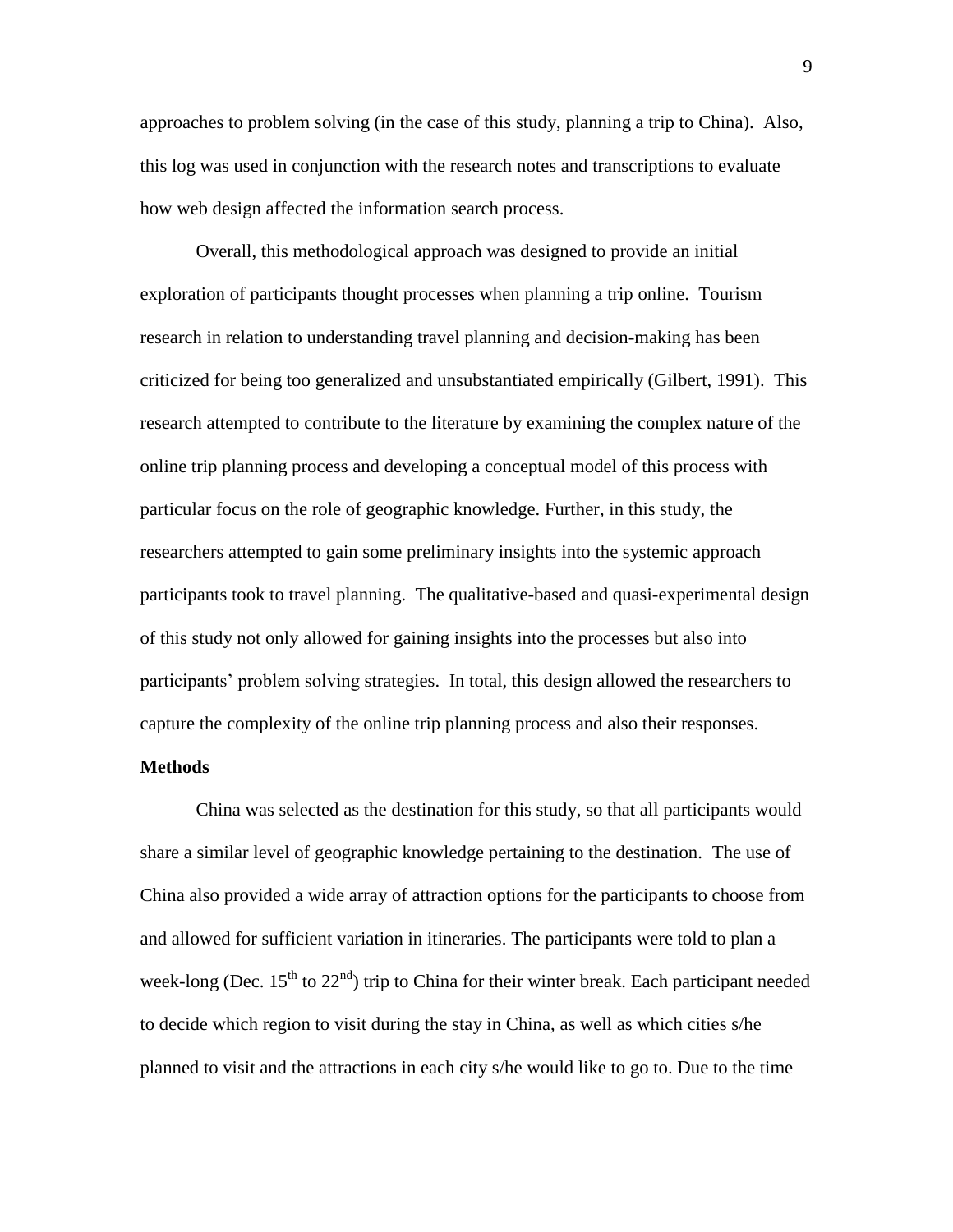constraints of the study, the participants were asked not to worry about airline tickets and hotel rooms. Instead, the participants were asked to focus on the cities, attractions, and restaurants they were interested in visiting. A screen capturing software, Camtasia Studio, was used to capture their online activity into a movie file (TechSmith, 2006) and parental control software PC Tattletale (PC Tattletale, 2006) was used to capture the web pages the subjects accessed.

In total, 34 undergraduate students from a U.S. southeastern public university were recruited for this study with the enticement of one extra credit for a course. Most of the participants" were second, third, and fourth year undergraduate students were business majors and are within 18 to 22 year old age range. The respondents were asked to fill out an online survey first. The goal of this pre-exercise survey was to collect each subject's individual characteristics, including their travel experience, information search styles, and their baseline image about China as a tourist destination.

In order to familiarize the respondents with think-aloud protocol, prior to their search task, a training session was performed in order to coach the participants to talk about their thoughts (Ramey & Boren, 2001). In this training session, the subject was asked to exercise think-aloud protocol by finding out about the local weather.

After this, a travel planning exercise to China was conducted. As part of the thinkaloud protocol, they were asked to verbalize their experience during this process. The two programs were used to capture their online behavior, including their verbalizations and links visited; at the same time, the researchers observed and made notes. Last, the subject filled out a post-exercise survey regarding their level of satisfaction toward their travel information search and trip planning process. The post-exercise survey measured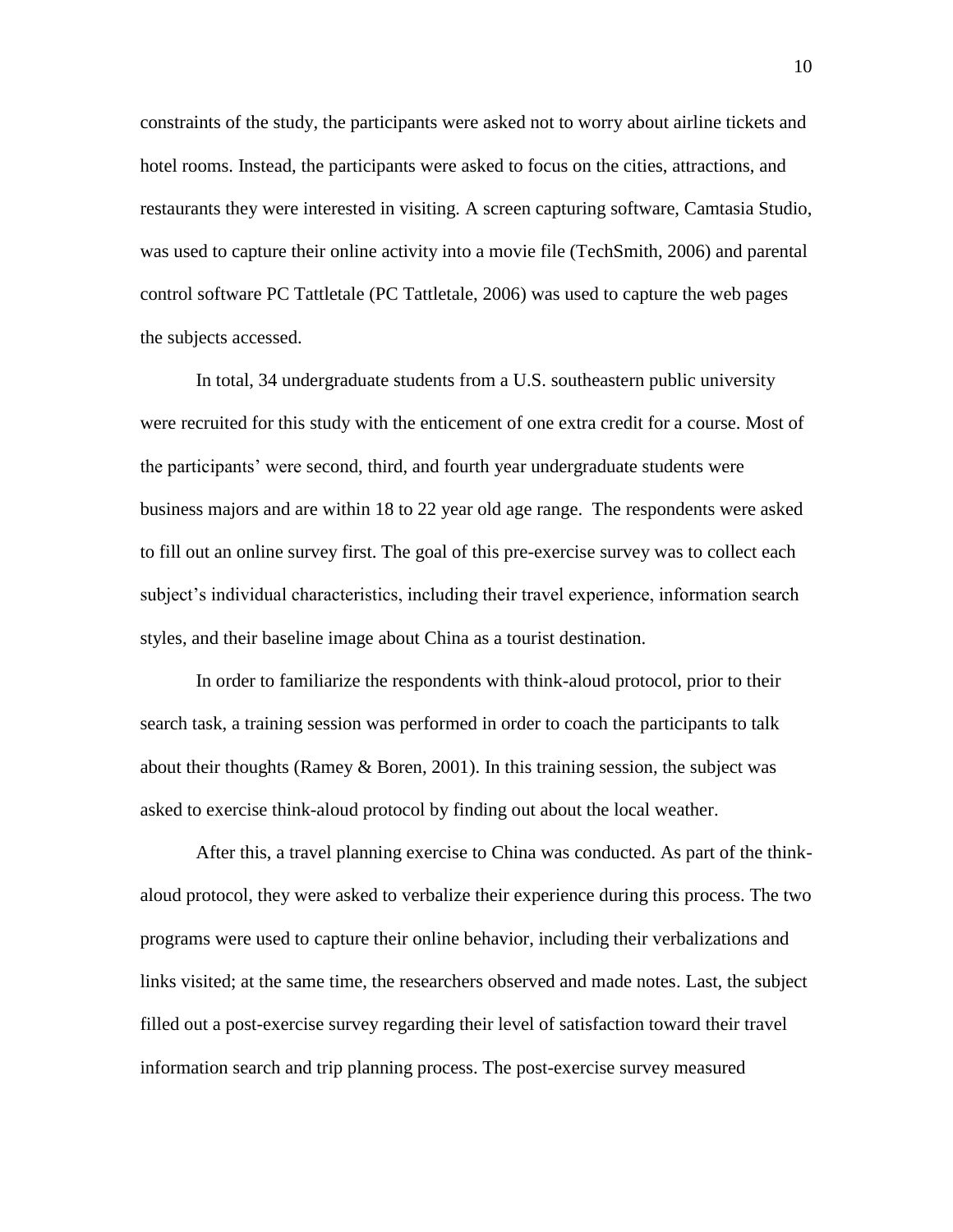participants' process and outcome satisfaction (de Bruijin  $\&$  de Vreede 1999), modified image (if any) of the intended destination, information search styles and demographic information. The total session lasted less than one hour, in which the travel planning exercise was limited to 50 minutes.

After the interviews were conducted, a transcription of the proceedings was developed which incorporated both the think-aloud protocol and the process tracing method. In the case of this research, the participants' on-screen actions, and verbalizations explaining those actions, were coded. These data were then coded through the open-coding process as described by Straus (1987). This process began by opencoding, whereby the researchers examined the field notes, transcripts and the log for each interview, looking for 'fractures' in the data where the participants engaged in a distinct, determinable activity the was part of their travel planning process. The researchers then met and discussed individual interpretations. This was an attempt to standardize reliable methods among participants. Based on that discussion, categories were developed.

The analysis then went into a second phase where another open-coding took place. In this phase specific words, phrases and actions were identified as being part of a category. Finally, core categorizations were developed and key themes were explored. The purpose of this phase was to examine the system in a manner that reduced the volume of data to a manageable set, while retaining the depth of qualitative inquiry. Finally, this system was put through a verification process where the research team double-checked issues of variations among participants, and further analyzed and resolved these issues (Huberman  $\&$  Miles, 1994). For this study, the authors also

11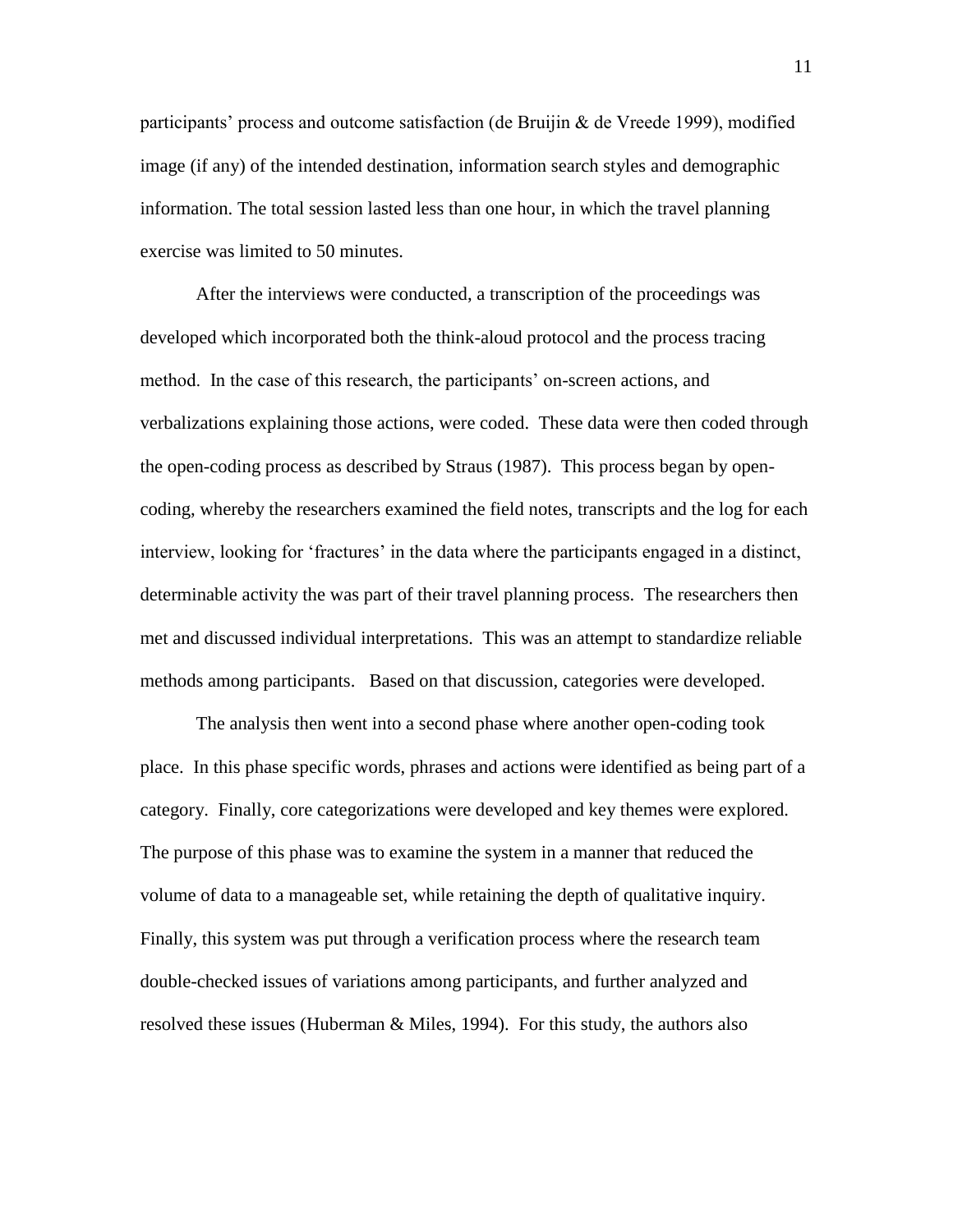examined what coping mechanisms the consumers employed in dealing with the foreignness of China.

## **Results**

In total, 34 travel planning exercises were conducted. Of those 34 participants, two had traveled to China previously and four had traveled to Asia previously but not to China. It was decided to exclude these six participants given their previous experience with China or Asia. This left 28 total participants. Of those participants, none could name more than two attractions in China. Sixteen of the participants could only name the "Great Wall" as an attraction and seven of the participants could not even name one Chinese attraction. These results indicated that the knowledge of China"s tourism attractions in the sample was limited.

When asked about what they would expect to experience in China, 26 described China as being "crowded" and 23 described it as being "fast-paced." Almost all of the participants expected large differences from the United States. Generally, all of the participants described China as seeming very foreign. A typical response is shown below:

"An atmosphere that is foreign to me, people speaking in Chinese, accents that will be difficult to understand, everything would look and sound completely different from what I know and am familiar with because of the language barrier." (Participant 28)

In order to deal with this concept of foreignness, the participants used a variety of coping strategies. Three mechanisms were generally used: 1) They subjectively made space-related assumptions or surrogated geographic knowledge for what Chang and Lim (2004) termed, "geographic imaginations;" 2) They substituted geographic learning to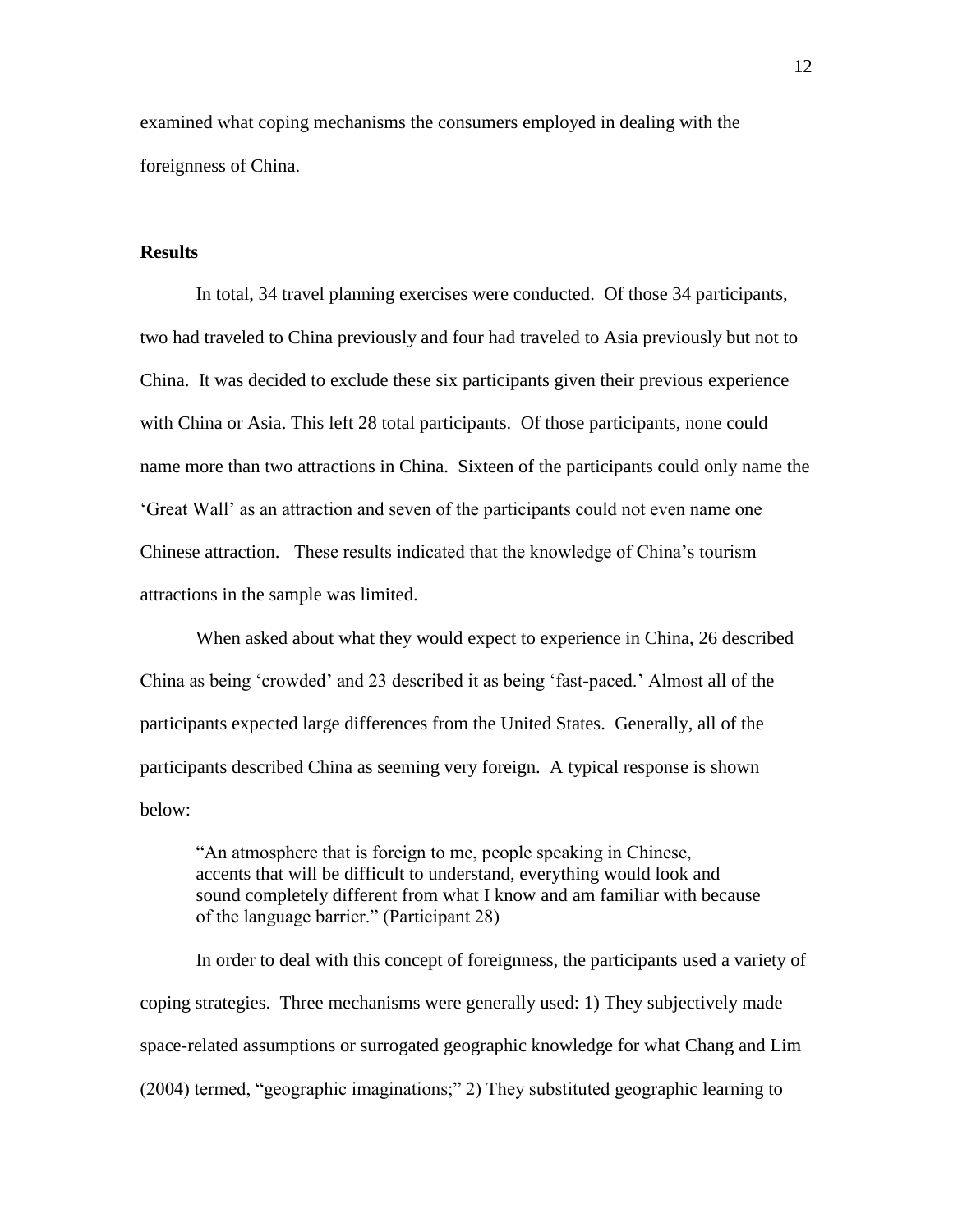dependence on recommendations from external sources for their place knowledge; and, 3) they used online geographic tools (such as maps) and information to increase their knowledge about the destination. Generally, as the participants used each coping mechanism as part of their trip planning, their geographic learning related to the destination became more sophisticated.

## **1) Geographic Assumptions and Geographic Imaginations**

During the exercise, the participants first made several assumptions related to space and place issues. Of the 28 participants, only four used any type of mapping technology to assist them in their travel planning, although some other participants also mentioned initially that they needed a map. As a result of not using the geographic tools available, one participant (#28) planned a trip that would take her over 8,000 miles within the seven day period. During the exercise this participant did not consider the geographic size of China. When the facilitator asked her, after the exercise was completed, why she planned her trip as she did, she answered that she had no idea how big China was. She had assumed that she could get anywhere in China in a relatively short time period.

Even among those that planned, in their trip, just to visit a single city, a lack of configurational knowledge was quite obvious. For instance, three participants planned to visit the Great Wall and the Forbidden City on the same day. While this is not entirely impossible, none of these participants checked on the distance between the sites or looked for transportation linking the locations together. In seven other cases, the participants planned to visit multiple locations within Hong Kong without considering any routing or travel time ramifications. While this finding may be partially a function of the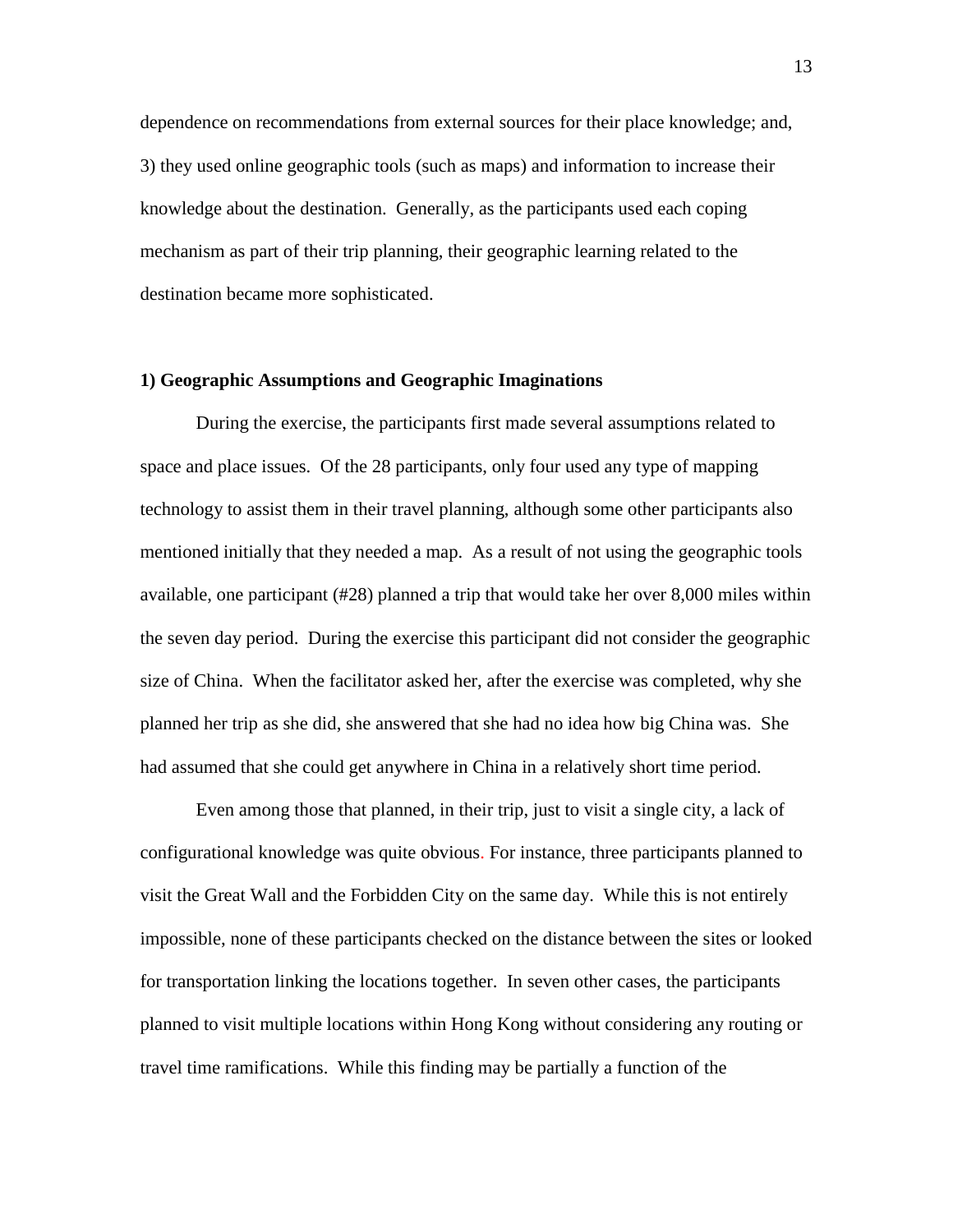artificiality of the research environment (they did only have one hour to plan their trip during the experiment), only two participants searched for a transit map of any type.

In general, all participants at some point during the exercise made assumptions on the macro- and micro-scale levels. In the majority of cases, scalar issues (calculating the real distance between locations) were not even considered, and as a result geographic tools such as maps generally were not employed. When the participants did try to employ geographic learning techniques, they often became frustrated with their inability to locate the information they were searching for due to cultural variations. For instance one participant (#23) could not understand why mapquest.com did not produce road maps of Beijing.

 The participants also combated their concepts of foreignness by surrogating geographic knowledge for what Chang and Lim (2004) termed, "geographic imaginations." As indicated, the concept of geographic imagination is one where individuals will rely upon previous knowledge to make judgments about place and space. Examples of "geographic imagineering" occurred in all 28 cases. "Geographic Imagineering" manifested itself in two principle ways: 1) applying preconceived images to the destination based on past learning; and 2) relating a foreign location to another more familiar one.

First, the use of preconceived images of the destination seems to be based highly on past learning. One participant (#17) searched for Kung-Fu because he always associated China with martial art movies. Another (participant #8) to maintain search for the Silk Road because it was mentioned in a children"s book and another wanted to see panda bears because of seeing them in a zoo in the U.S.. While these are overt examples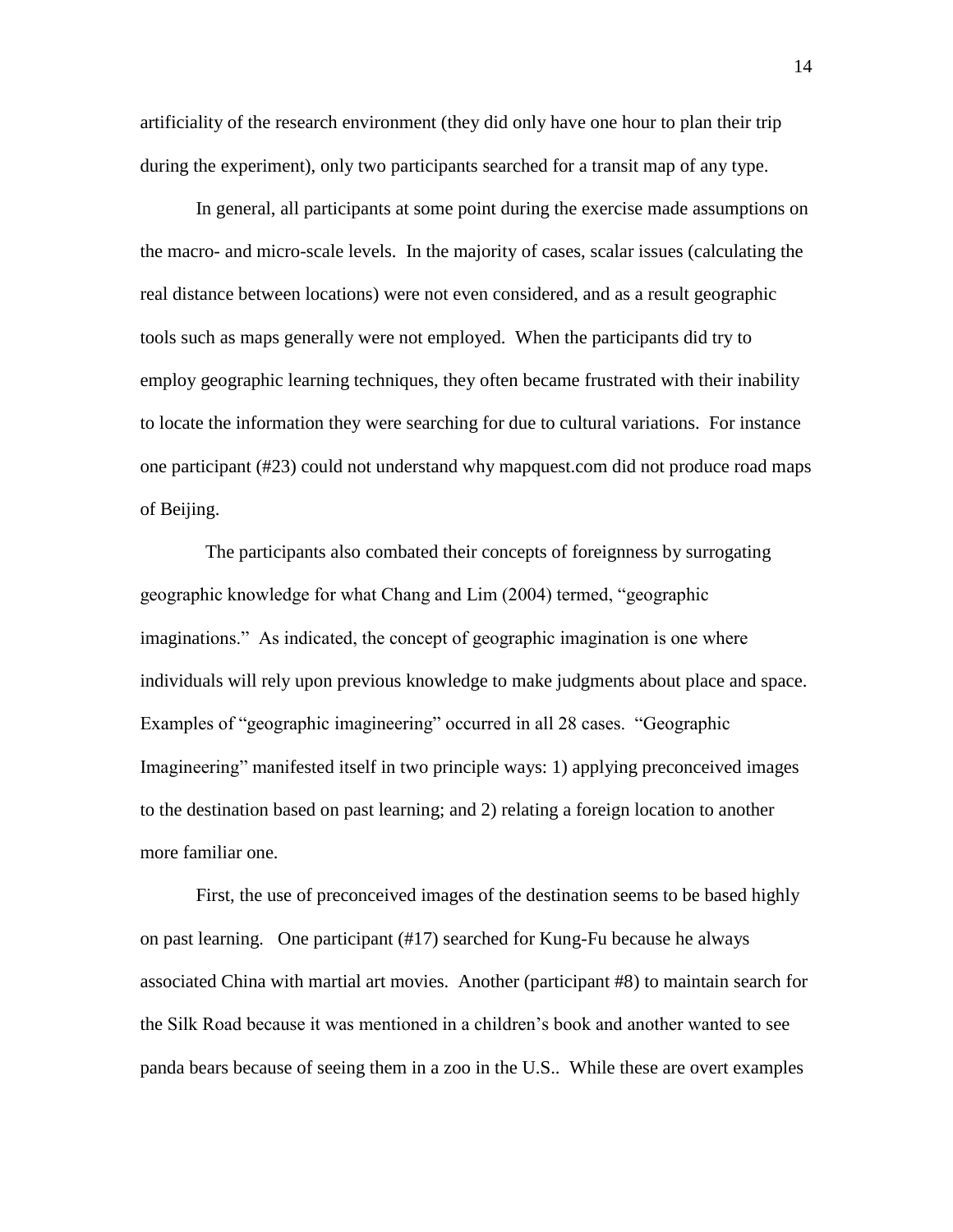of this concept, others were more covert. For instance, when several participants found the "Forbidden City" as part of their search, they often made assumptions based on its name alone and did not even try to learn more about the attraction as a whole. Interestingly, one participant (#24) who came across the "Forbidden City" in Chinese totally ignored the site (even though it had very similar pictures) then later found it again in English and was very enamored with the locale based upon the name. Another covert example was illustrated by participant #14 when examining attractions in Hong Kong. He looked at a list of attractions and stated, "Good Stanley Market. That does not sound Chinese. Got Po Line Monastery. That sounds pretty cool." In 25 of the 28 interviews, participants were found to make judgments based on the names of the location.

Second, participants also often attempted to dilute the foreignness of the destinations by applying more familiar concepts to them. Participant #5 gave an excellent example of this concept by stating, "I went to the ancient city in Guatemala, so that was awesome. So I am sure the ancient city in China will be good." These attempts to replace foreign concepts with more familiar ones were omnipresent during the experiments.

These manifestations of "geographic imagineering" were often found used sideby-side, as illustrated in the following example. Participant #23 was seeking a restaurant as part of her trip planning process. At the 19:45 minute mark she conducted a search on www.google.com using the following query "Restaurants Beijing Travel". At the third link down on the search she came across a website called www.beijingtrips.com which had a left-side link to mid-range restaurants. That click led her to sites recommending mid-range restaurants at the 19:58 mark. As she scrolled down slightly to eliminate the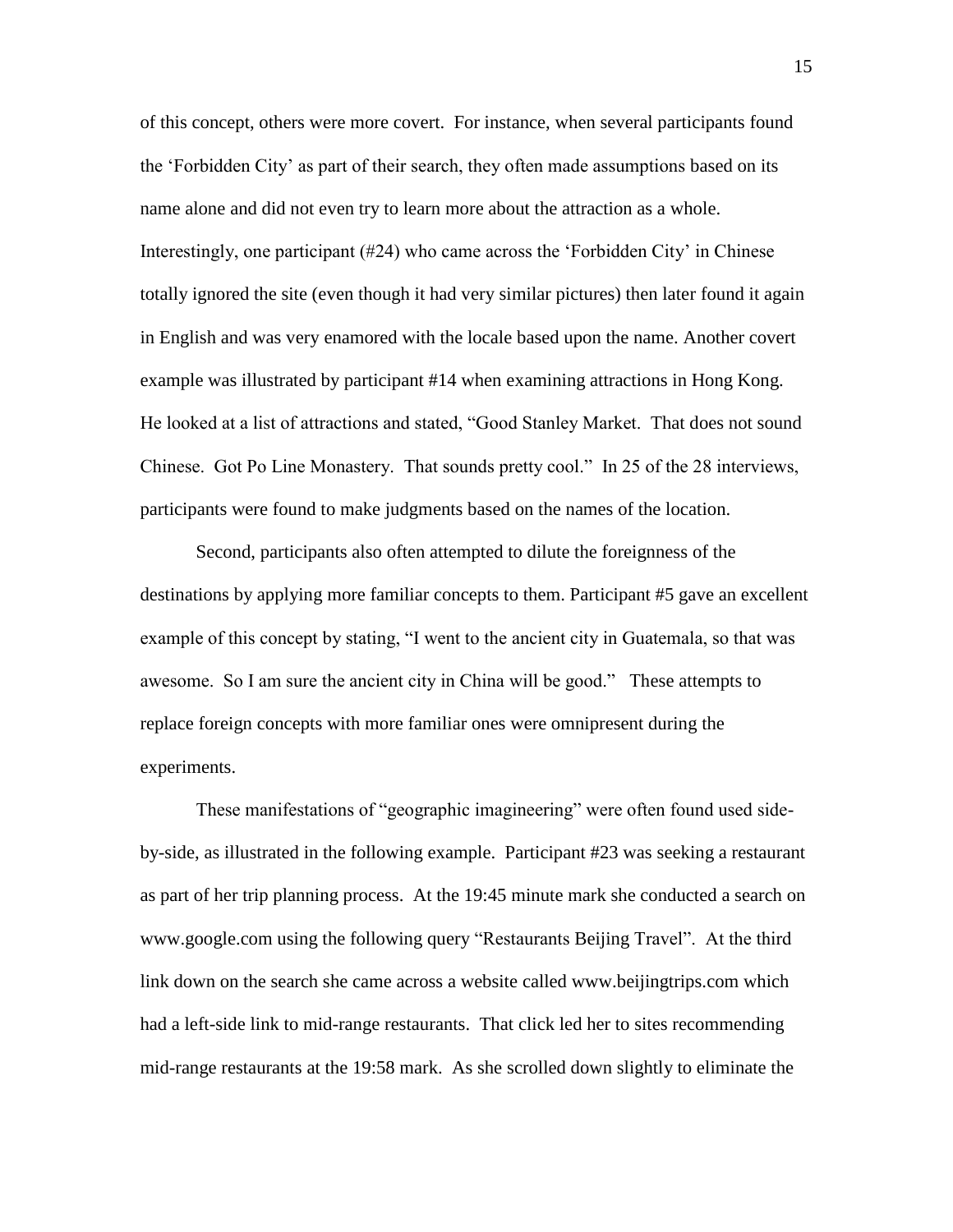upper banner she was automatically drawn to an ad for a restaurant shown on the top left of the screen. She looked at the picture and exclaimed, "Well…let"s look here [reads the description] this looks like a diner almost." In the researcher"s field notes it is stated that she said this with a smile on her face being interpreted as to meaning that the property looked attractive to her. She then clicked on that link at the 20:01 mark. Upon reaching the site she read the content quickly, moving the mouse to follow the words. After reading the opening description she looked up to notice the English translation of the restaurants name at the 20:08 mark and exclaimed, "oh…that"s cute [once again smiling] Be There or Be Square." She then took a long look at the pictures and scrolled downwards once again, having the mouse follow her eye movements, and got to the bottom line of English at the 20:21 mark and stated, "oh, that is neat…it is in a little plaza…you can watch people maybe…That would be neat, I would probably go there after the Great Wall…seems kind of relaxing." She then scrolled down looking for more English and when she found none, she scrolled upwards and looked at the pictures once again and at the 20:40 mark pronounced, "I really like the name," and then proceeded to add it to her itinerary and began to move to the next activity.

In the previous example, which covered around 55 seconds, the participant searched for a site, gathered the information related to the site and made a judgment about it based on her "geographic imagineering." She made her judgments based on a "cute name", pictures, and a short description of the restaurant. During this process, she made several judgments such as the restaurant being located in a "little plaza" when the website made no such claims. It does say it is in a plaza but there is no mention of the plaza size. Given that the instructions go on to say that a taxi to the restaurant would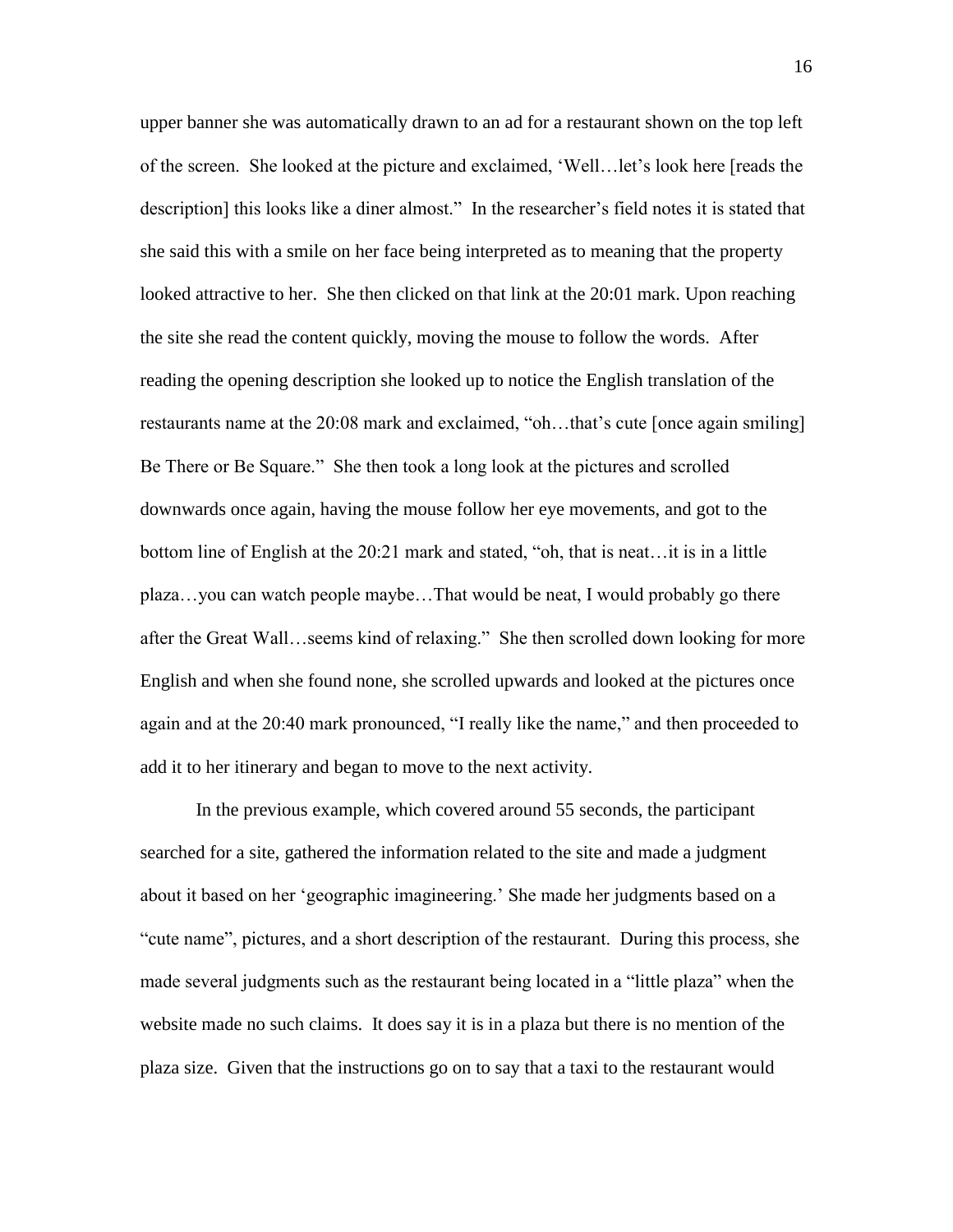leave a guest at the east entrance of the plaza and to find the restaurant you have to go down the escalator, there is a high probability the site would not match her expectations of what a "little plaza" is in a North American context. There is a distinct possibility that if she had indeed visited the location, the restaurant would not have met her "imagineered" notion of what the establishment should be.

## **2) Substitution of Geographic Learning with Third Party Opinions**

The second coping strategy, delegating geographic learning and therefore becoming dependent on recommendations from external sources for place knowledge, was commonly manifested in two ways by the participants: 1) A reliance on rating scales; and 2) A dependence on pre-made itineraries from well known commercial sites such as www.travelocity.com and www.frommers.com.

In 26 of the 28 cases, the participants viewed information and made judgments related to the destination using some type of third party rating system as a guide. A typical example of the use of rating systems was illustrated by participant #3, who was searching for a restaurant in Beijing. He conducted a search on www.google.com and came across www.travelchinaguide.com. Upon clicking on that page, he scanned down and found a listing of cuisine types. Upon seeing this page he stated, "I do not like this page because it really doesn"t tell me the restaurants I want to try." He then back clicked to www.google.com and clicked on the www.fodors.com page. Upon reaching that page, he scanned down the page and took note of those facilities that were ranked as being "Fodor"s Choice". He clicked on the first "Fodor"s Choice", a restaurant called Mei Fu, and scanned the description of the restaurant. He then moved lower onto the screen to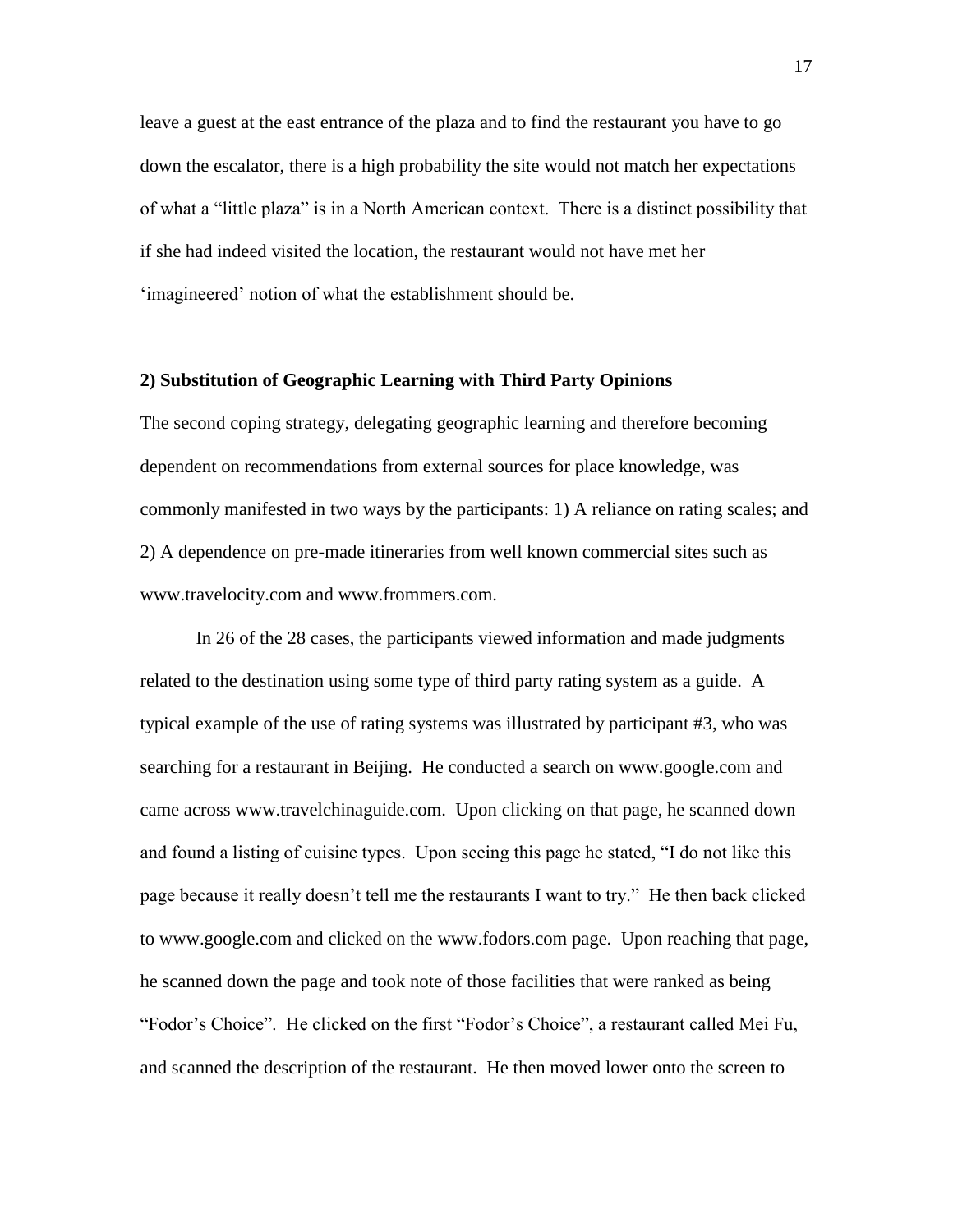where the rating scales were located. He spent considerably more time reading the one review that was present than he spent on reading the description of the restaurant. Upon finishing, he stated, "This looks like a fancy restaurant. Everything gets high rating (food 5, atmosphere 4, service 5, value 5, overall 4.8). So Dec  $18<sup>th</sup>$ , would make reservations for the Mei Fu Restaurant." He then clicked back once again to search for another restaurant. He went to the next "Fodor"s Choice" restaurant and clicked on it. He then engaged in the same process whereby he scanned the description quickly then moved down to the ratings. This restaurant had more ratings this time, but they were mixed so he exclaimed, "this does not look like it got very good ratings here…1, 3,1,1,1.4, so I do not like this." In this example, the participant chose to explore facilities based on the website's recommendations, but seemed to really put credence into individuals' reviews of the restaurants.

In this research, the majority of participants (18 of 28) tended to give higher credence to what they perceived as "independent" reviews in contrast to corporate ones such as being a "Fodor's Choice." In the case described above (as with 22 others), the participant did not consider either who was doing the ranking or how many rankings were present, and, interestingly, would not necessarily even read the comments associated with the rankings but just looked for highest number of the symbol the ranking system employed.

Evidence shows online reviews constitutes delegated learning. Consumers increasingly rely on online reviews to make a variety of decisions (Dellarocas 2003). Compared to information provided by sellers, users generally feel consumer reviews to be more trustworthy, more understandable and more familiar (Park, Lee & Han 2007). By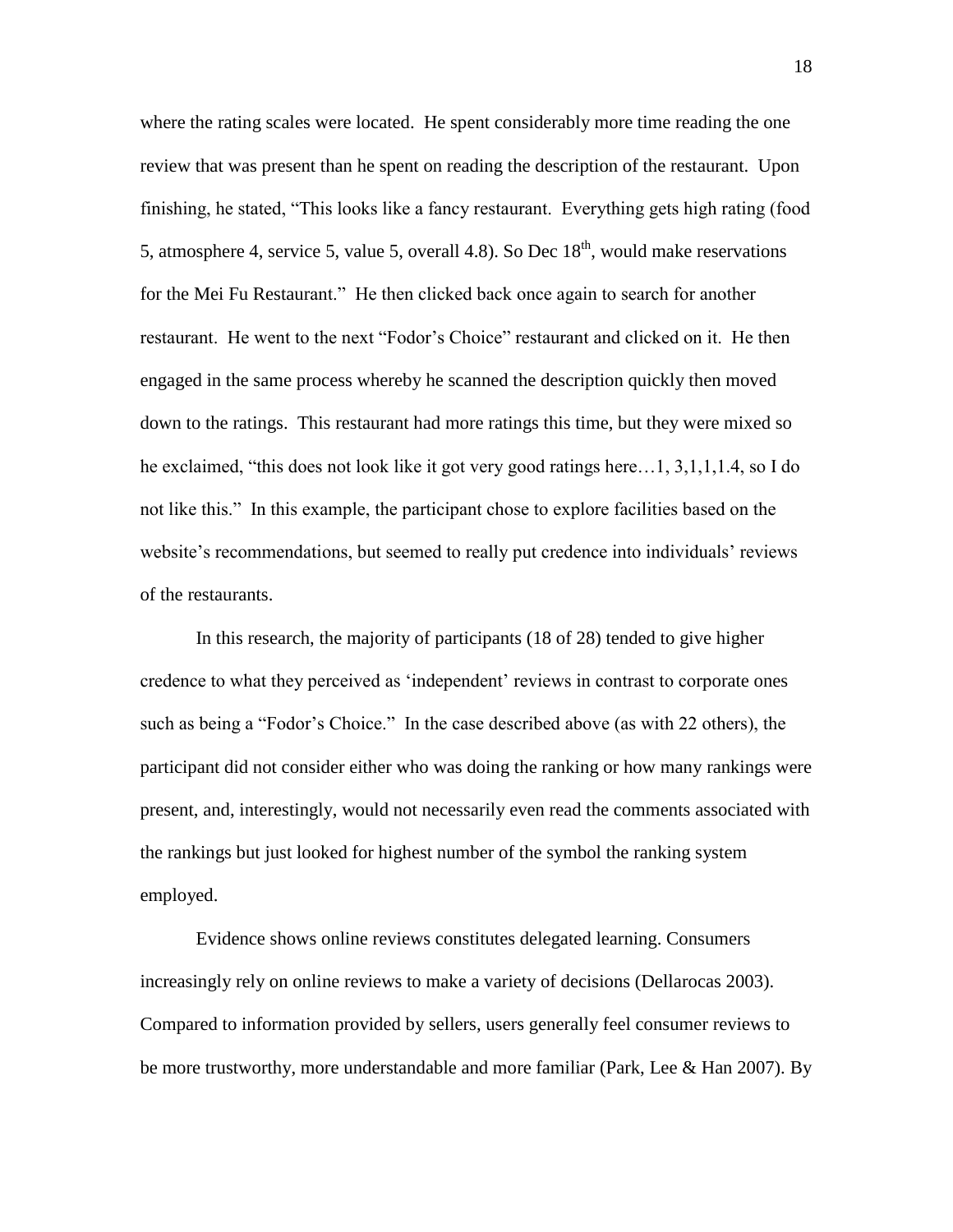reading other people"s reviews, consumers can better construct their interpretation of the nature of the products based on the experiences of others, resulting in less perceived risk for their own transactions. Therefore, consumers may make more informed decision.

The second manifestation that of relying on pre-made itineraries from well known commercial sites such as Travelocity and Frommer"s, was also commonly found among the participants. This was especially true of those who felt that their knowledge of China was weak. One example of this was found when participant #18, who was searching for Manila to add to her itinerary, realized the city was in the Philippines and not China. She became embarrassed and decided to just go to www.fodors.com. She exclaimed, "I wonder what the Fodor's guy has to say." She then clicked onto the link for "Fodor's Best in Beijing in 3 Days" and proceeded down the list. For the rest of the task, she searched for recommended tours and itineraries from trusted sites such as www.fodors.com and www.tripadvisor.com. She would only add attractions and restaurants to her itinerary that were recommended to her by these sites. Interestingly, once she got onto these sites, her agitation and frustration with the planning exercise dissipated dramatically (according to the researcher"s notes, she began smiling and commented on, "how much easier this was"). These sites put the locales into a context she could understand and feel comfortable with.

#### **3) Application of Geographic Learning**

The participants in 14 of the 28 cases did try to increase their geographic knowledge of the destination in some manner. Typically, the participants who did try to increase their geographic knowledge either looked for maps of the region in an attempt to

19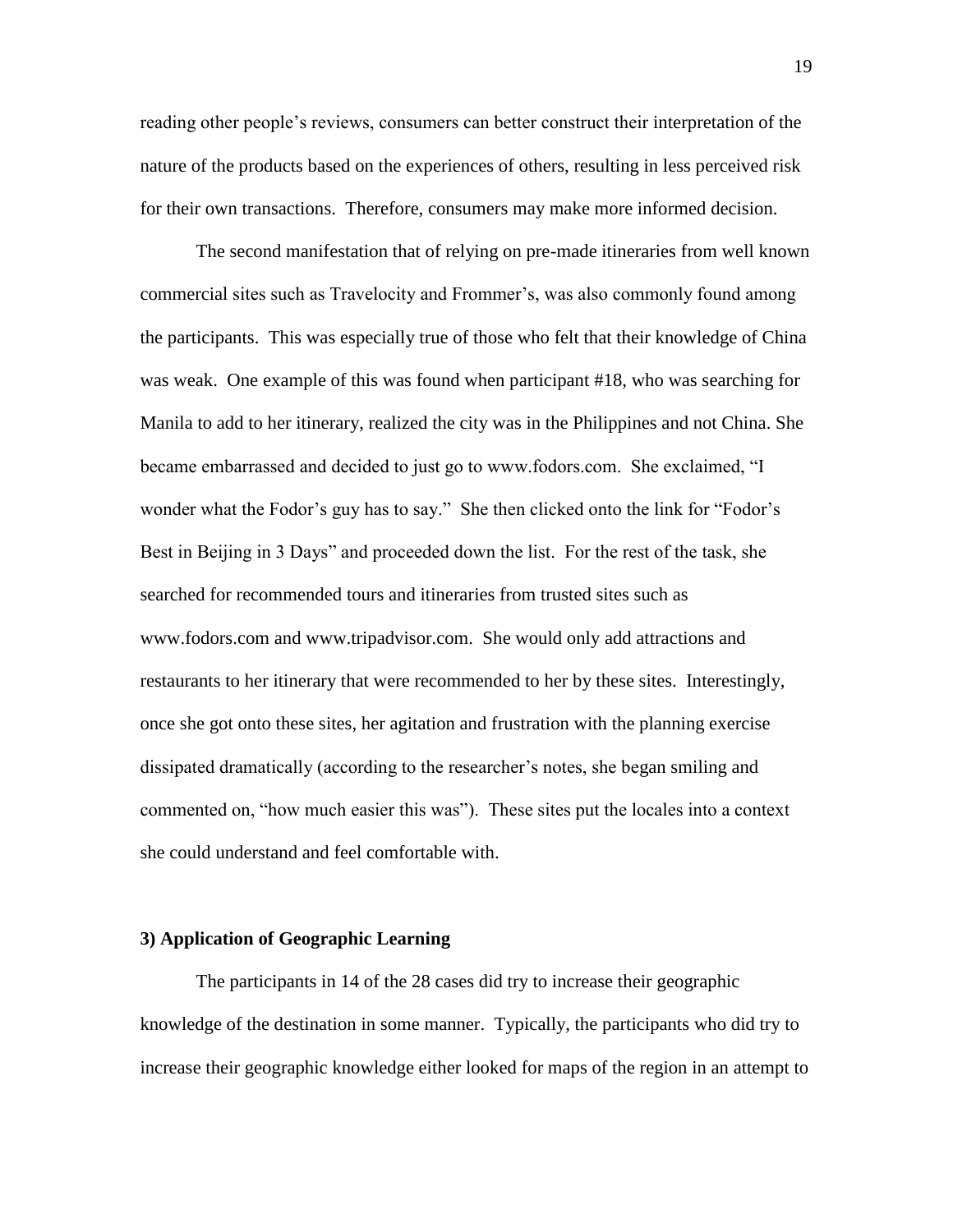increase their configurational knowledge of the destination (eight participants), and/or sought websites that enhanced their cultural understanding of the destination (nine participants). Only in one case (#5) did the student attempt to gain economic knowledge by searching out the exchange rate between the U.S. and Chinese currencies.

Those who attempted to increase their configurational knowledge of the destination were often disappointed by the results. In four of the eight cases, the participants were searching for configurational knowledge at the micro-scale, or city level, and were unable to gain the information they were seeking online. For instance, in the case of participant #27, she sought directions around Beijing and went to www.mapquest.com see how far apart two locations she wanted to visit were from one another. When she could not get the information she wanted from the site, she became frustrated and just assumed that the distance would be okay. This result was similar in all instances where the participant became frustrated by the process. In the four cases where the participants were happy with the knowledge they gained, they typically were only searching for information on a macro- scale (for example, where Beijing was located in China). This information was easier to access online, and, therefore, lead the participants more easily able to access the information they were seeking.

In nine cases, the participants sought to increase their cultural geography knowledge by seeking out basic information on the traditions and customs of China. The participants typically sought this knowledge from travel websites such as www.travelocity.com and www.fodors.com. On two occasions, participants searched for information on www.wikipedia.com. Interestingly, when the participants did engage in specific cultural learning, it was usually by accident. In one case, participant #8 found a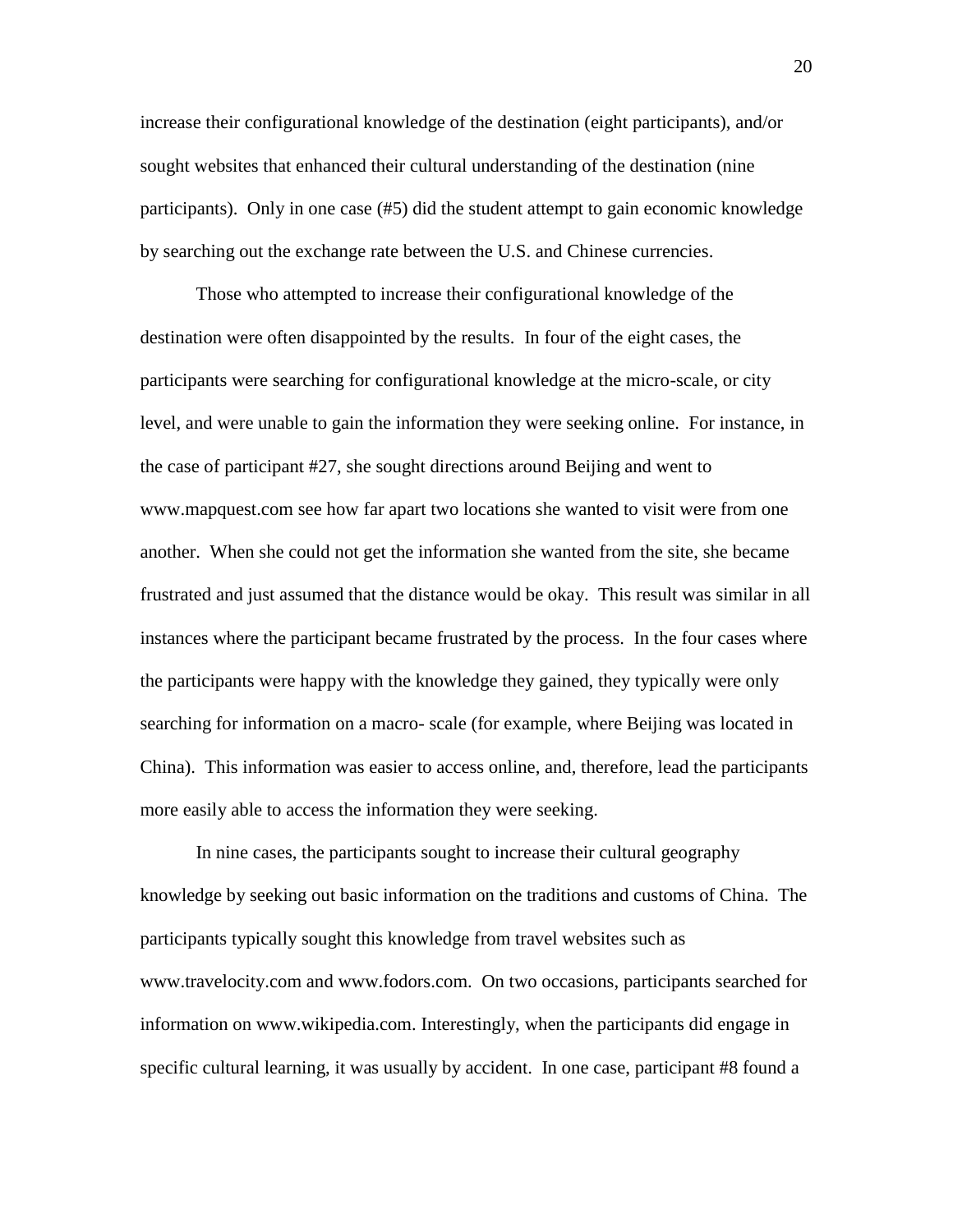site for the Forbidden Palace. Upon finding the site, she exclaimed, "ooohhhhh, this has an exciting name." She examined the pictures on the site and became more interested. She then read the text and stated, "Wow, this place has an amazing history. I would definitely want to go there. I would learn so much about China by visiting it." Overall, in all 28 cases, the experience of planning the trip lead to the participants gaining some degree of increased knowledge about China.

#### **Discussion & Implications**

## **Conceptual Development**

The results of this research indicate individuals" lack of geographic knowledge of the destination could affect their strategies in online trip planning. Based on these results it is postulated that consumers' level of geographic knowledge may influence: 1) which information sources they are likely to use and trust as part of their trip planning process; and 2) which restaurants, hotels and attractions they are most likely to choose. As a result of these potential discoveries, a conceptual model of how geographic knowledge affects travel online travel planning has been developed (Figure 1).

#### *Insert Figure 1 about here*

As Figure 1 indicates, participants employed three coping strategies to bridge the cultural gap between the origin (USA) and the destination (China). With the use of each coping strategy, the cultural distance between the origin and the destination is narrowed for each user. In these cases, there is a high probability that the consumer will purchase products and/or services designed to cater to their imagineering. In this study, there were several examples where the participants searched for and found (see the Be There or Be Square example from earlier in the paper) tourism products that were either designed to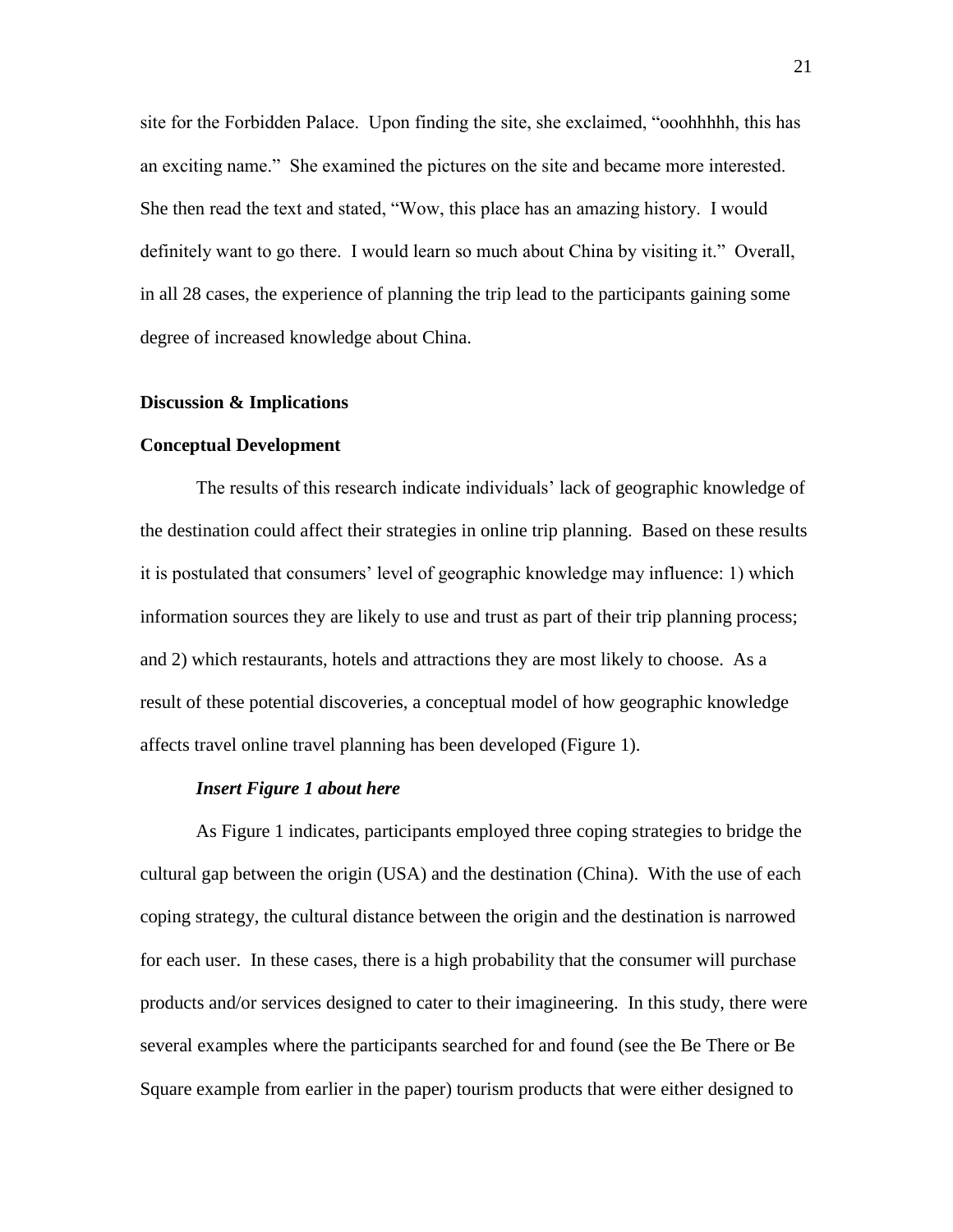play into the consumer"s perception of the destination or where the consumer made assumptions about the destination based on their perception of what it should be. This is also consistent with the findings of Ateljevic and Doorne (2002) who found that visitors sought destinations in New Zealand that met with their preconceived image of a destination.

For those that cope by adding the additional stage of substituting, it is believed that they do some additional learning about the destination but only to a limited degree. Those using this type of learning would tend to focus on mass tourism destinations and those attractions and/or restaurants highlighted by sources such as www.fodors.com. In this study, participants often attempted to reduce their own personal liability by relying on others to assist in the trip planning process. One could assume that if they went to the destination, and it was not to their liking, they would probably blame the source for their dissatisfaction. Even with the ability to partially blame others by trusting recommendations, the participants in most of these cases seemed to have a greater grasp of the destination, and the cultural gap might be reduced further than for those simply just using their imaginations.

Finally, those that engaged in geographic learning in this study typically displayed a much greater knowledge about the destination and seemed to bridge the cultural gap further than those who just employed the other two coping mechanisms. This concept is similar to Pearce and Lee's (2005) idea, who argued that experienced travelers typically attempted to gain greater rewards from their travel experience than more novice ones. The similarity between the Pearce and Lee"s and the one presented in this paper is that, with increased knowledge about a destination (or previous experience visiting it), the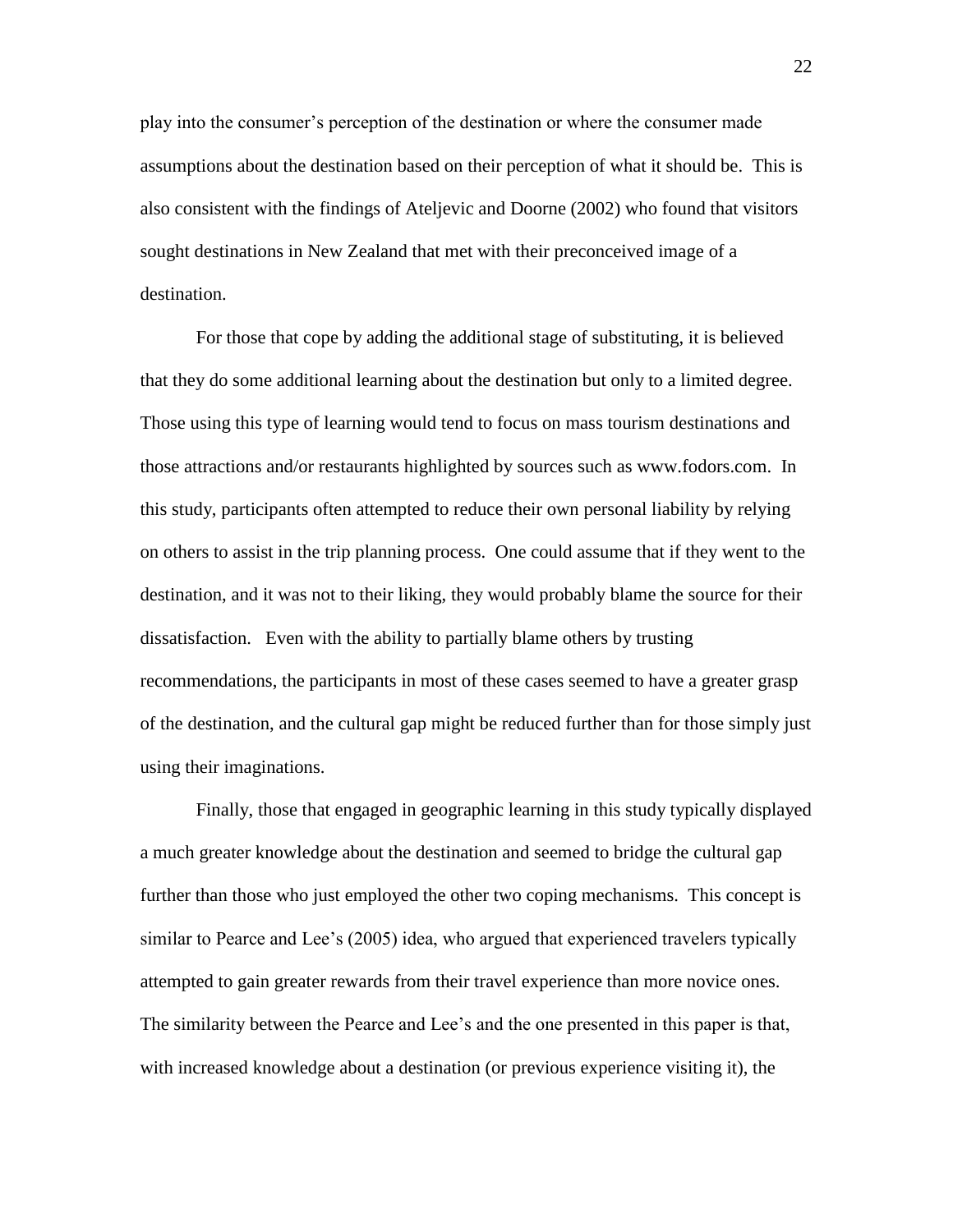overall experience is more likely to be rewarding because: 1) the consumer will have learned more about their travel preferences and how to integrate those preferences into the destination culture; thus 2) bridging the gap as completely as possible while not physically being located at the destination.

## **Managerial Implications and Limitations**

The results of this study indicate that the participants employed several coping mechanisms in dealing with the concept of cultural distance. As a result of this research, a conceptual model has been developed and hypothesized. Overall, the model posits that with increased geographic knowledge about a destination, a better understanding of the destination will be gained, which will in turn help create a more informed trip experience. This result indicates that tourism marketers need to examine the perceived foreignness of their products. The participants in this study did not generally employ geographic knowledge of the products or services available, but rather looked to others to fill that gap of knowledge for them or used their own imaginations to supplement a lack of knowledge. In both of these cases, customers may develop unrealistic or false expectations, which is a well-documented contributor to customer dissatisfaction (Oliver, 1980; Petrick, 2004). As such, web tools need to be designed in a manner which reduces the burden of acquiring geographic knowledge and will facilitate customers" learning processes (e.g., providing interactive maps, calendars, estimated tour time, and so on) to establish a comfort level for them. It was with that comfort level that participants in this study were more willing to add attractions and restaurants to their itineraries.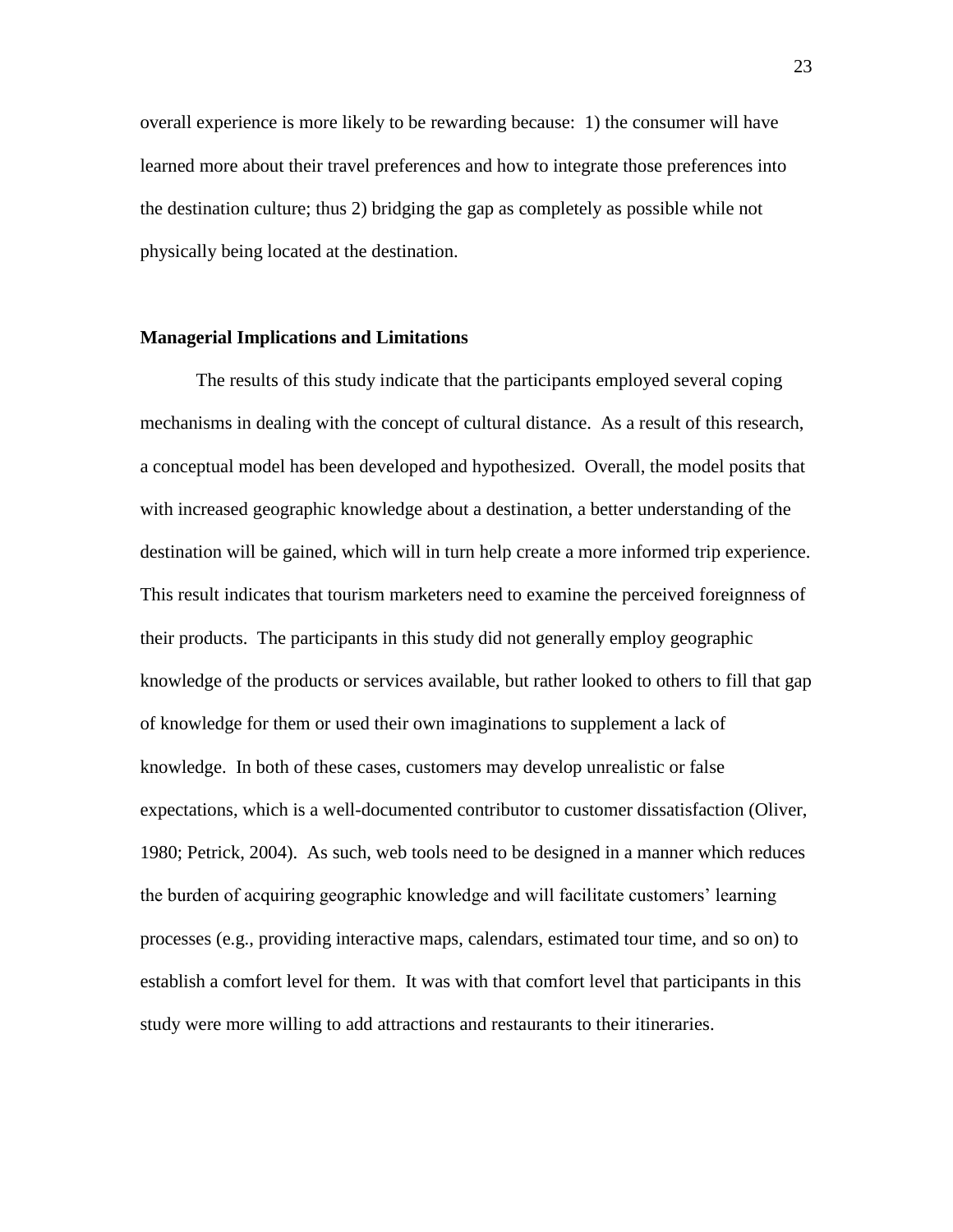Further, findings of this study provides evidence that while technology developments have substantially empowered customers, destination marketing organizations (DMOs) nowadays are facing increasing challenges influencing customers" destination choice. Very few participants in this study (5 of the 28) visited China"s own destination websites in this study. Language and loading speed issues aside, lack of trust seems to be the more fundamental challenge for DMOs targeting international travelers. For travelers, they would rather trust how other travelers arranged their tour than follow a DMO"s recommendations. Thus, before trying to dilute the foreignness of the destination, DMOs first need to deal with the perceived foreignness of themselves and their websites. For instance, instead of simply posting itinerary recommendations online, destination websites may consider posting things like "other travelers visiting this attraction also visited X park, dined in X restaurant, or stayed in X hotel." Finally, this study illustrates the importance of geographic knowledge as part of the travel planning process. There needs to be further research into how specifically this knowledge affects the travel planning process.

#### **Recommendations for Future Research**

Overall, it was found that geographic knowledge could have an impact on the trip planning process. This study was conducted using a mixed-methods approach, which may have influenced the results by its artificial nature and limitations (how many people would plan an international trip in an hour?). It can be argued though, that the processes that participants engaged in would be similar if they were planning a trip for themselves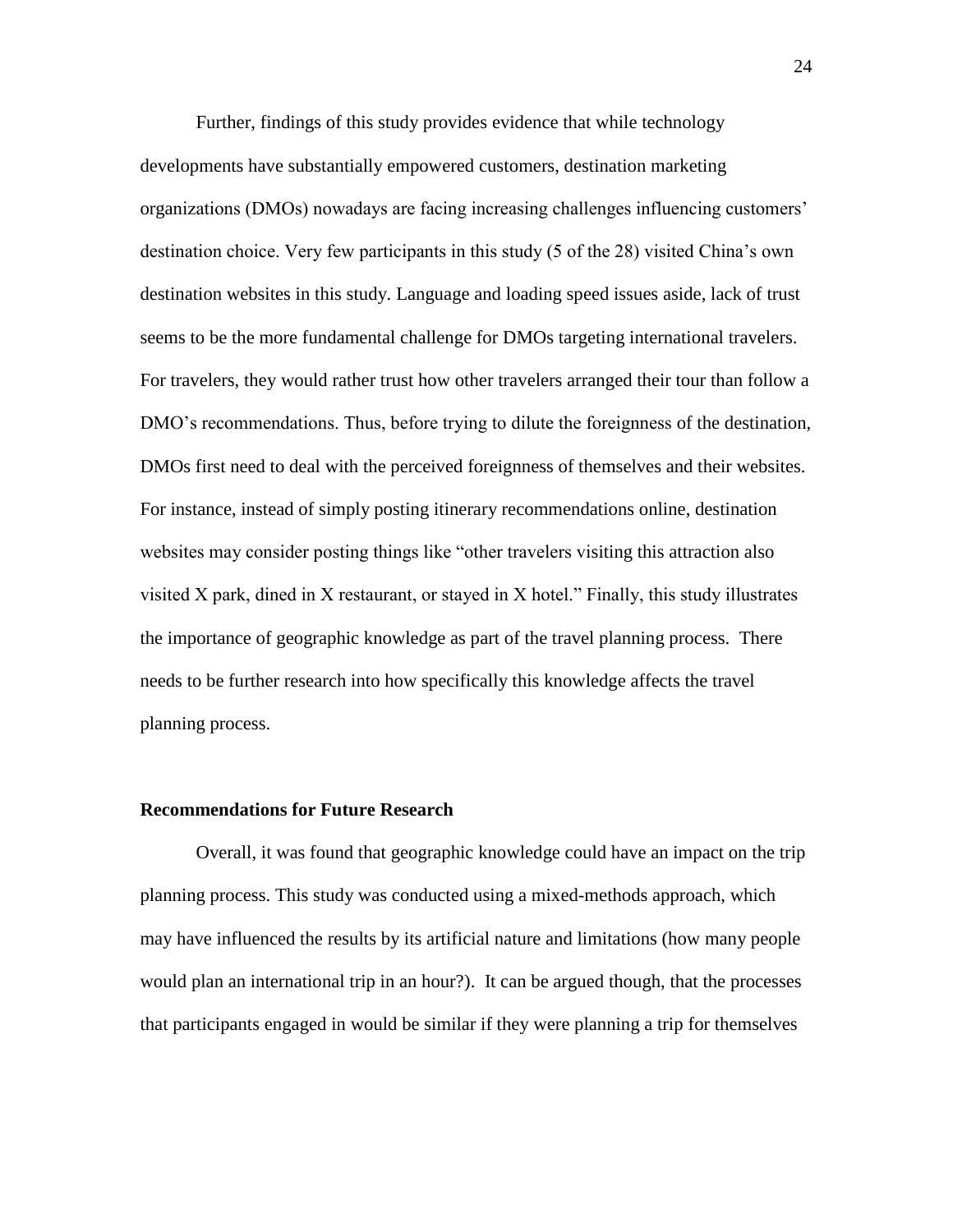over a period of time. There does, however, need to be more research conducted in this area which follows a more 'true' trip planning process.

The results of this study indicated that the participants indeed went through a systematic planning process. As part of that process, they encountered barriers. The participants" abilities and skills in finding the required geographic knowledge were evidenced by how they employed the three coping strategies. Those with increased geographic knowledge (as well as computer skills) gained greater knowledge about the destination. Notably, while the participants may have had excellent geographic knowledge of the destination, an inability to apply that knowledge through use of the computer while planning a trip could have negated those benefits. This result also needs to be further researched. How are learning styles and computer knowledge related to the use of these coping mechanisms?

Finally, there needs to be further study as to whether or not this model is applicable to a broader audience. A more comprehensive study may find additional coping mechanisms being employed, as well as establishing a criterion in which each mechanism is used. The results of this study do indicate that the importance of geographic knowledge is vital. There needs to be further study on how geographical knowledge affects the travel planning process and, conversely, what tools marketers should employ to assist the consumer.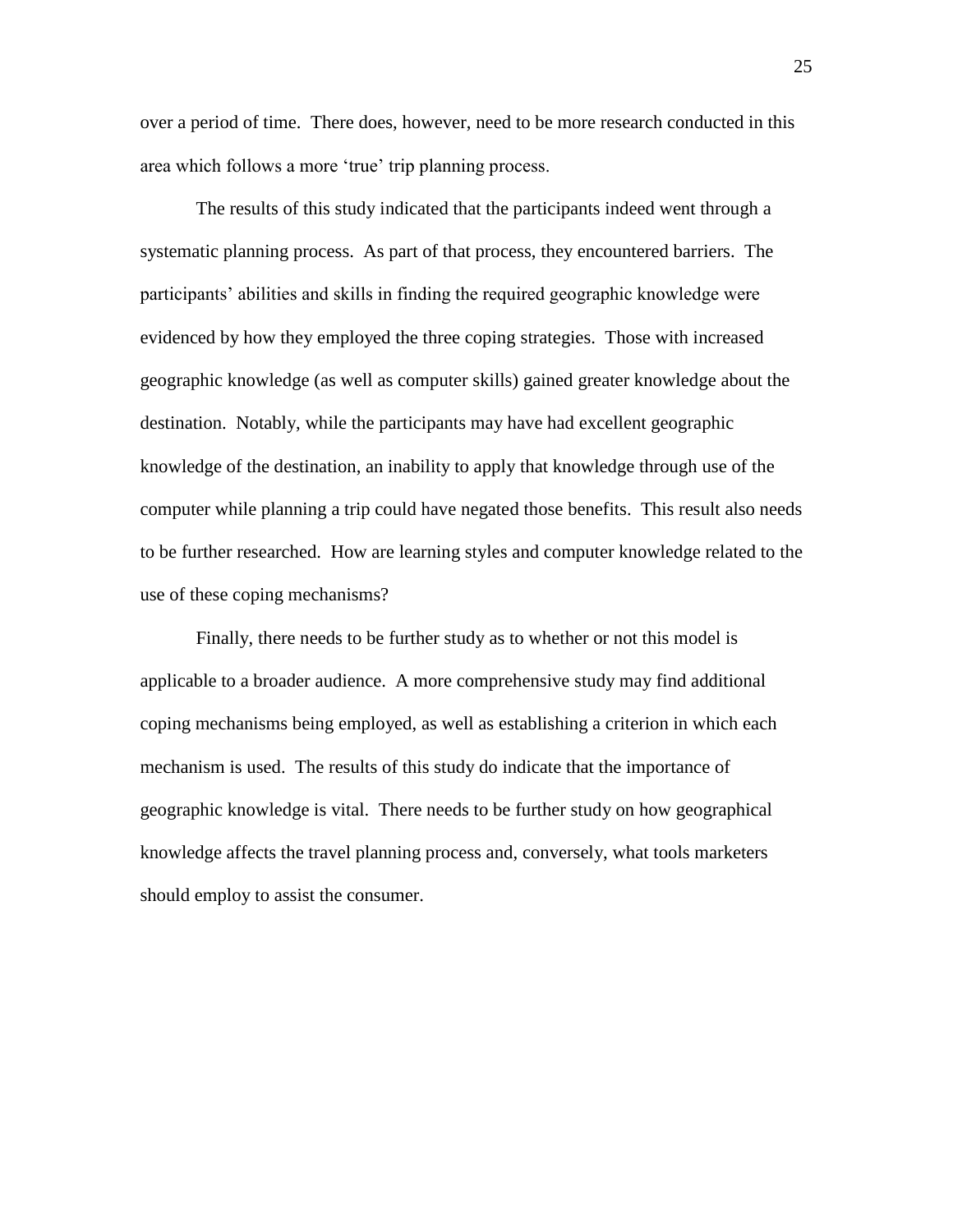## **Conclusions**

Overall, this study illustrates the need to gain a greater understanding of how geographic knowledge affects the travel planning process. This is particularly true in relation to travelers becoming more independent in their planning processes through the use of the web. While the web provides a wealth of information, it requires knowledge to search out that information in a timely and fruitful manner. As was shown in this study, if the consumer lacks the knowledge to search out needed information, the planning process can become impeded. Where once a consumer would use a travel professional for such advice; it is now imperative that destination marketing organizations fill this gap. As a result, it is critical for destination marketing organizations to understand how the consumer is likely to search for travel products related to then destination and then use that market intelligence to educate the consumer about the product (including geographic knowledge) so that the planning process can be more enjoyable.

## **References**

- Ahmed, Z. U. (1991). Marketing your community: Correcting a negative image. *The Cornell H.R.A. Quarterly,*(Febuary), 24-27.
- Ateljevic, I., & Doorne, S. (2002). Representing New Zealand: Tourism Imagery and Ideology. *Annals of Tourism Research,* 29(3) 648-667.
- Axia, G., Bremmer, J. G., Deluca, P. & Andreasen, G. (1998). Children Drawing Europe: The Effects of Nationality, Age and Teaching. *British Journal of Developmental Psychology,* 16, 423-437.
- Bell, C. (1996). *Inventing New Zealand: Everyday Myths of Pakeha Identity*. Auckland: Penguin books.
- Bowden, D. (2002). Research through participant observation in tourism: A creative solution to the measurement of consumer satisfaction/dissatisfaction among tourists. *Journal of Travel Researc*h. 41: 4-14.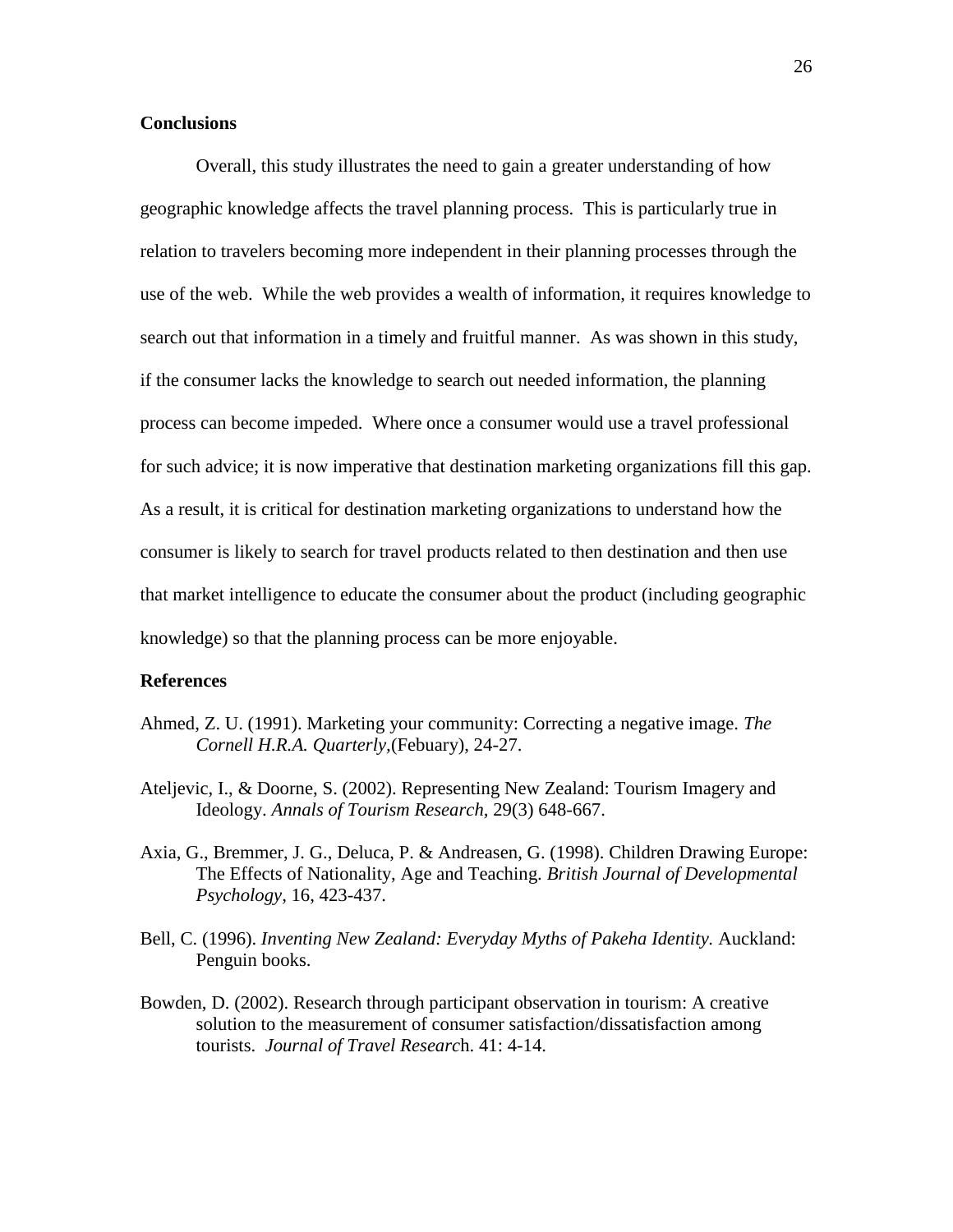- Bowden, J. (2006). A Logistical Regression Analysis of the Cross-Cultural Differences of the Main Destination Choices of International Tourists in China"s Main Gateway Cities. *Tourism Geographies,* 8(4), 403-428.
- Bricker, K. S., & Kerstetter, D. L. (2002). An Interpretation of Special Place Meanings Whitewater Recreationists Attach to the South Fork of the American River. *Tourism Geographies,* 4(4), 396-425.
- Carmichael, B. (1992). Tourist image and ski resort choice. In. P. Johnson and B. Thomas Eds. *Choice and Demand in Tourism.* 93-106. New York: Mansell.
- Chang, T. C. (2005). Place, Memory and Identity: Imagining "New Asia". *Asia Pacific Viewpoint,* 46(3), 247-253.
- Chang, T.C. & Lim, S.Y. (2004). Geographical imaginations of "New Asia-Singapore". *Geografiska Annaler,* 86B(3), 165-185.
- Cohen, E. (1972). Toward a sociology of international tourism. *Social Research,* 39, 164– 182.
- Cohen-Hattab, K., & Kerber, J. (2004). Literature, Cultural Identity and the Limits of Authenticity: A Composite Approach. *International Journal of Tourism Research,* 6, 57-73.
- Crick, M. (1989). Representations of International Tourism in the Social Sciences: Sun, Sex, Sights, Savings and Servility. *Annual Review of Anthropology,* 18, 307-344.
- de Bruijin, H., & de Vreede, G. (1999). *Exploring the boundaries of successful GSS application: Supporting inter-organizational policy networks*, IEEE Proceedings of the 32nd Hawaii international Conference on System Sciences: 1-14.
- Dellarocas, C. (2003) The digitization of word-of-mouth: promises and challenges of online reputation systems, *Management Science* 49 (10), 1407-1424.
- Ericsson, K. A., & Simon, H. A. (1984). *Protocol analysis: Verbal reports as data.*  Cambridge, MA: The MIT Press.
- Fonteyn, M.E., Kuipers, B. & Grobe, S.J. (1993). A description of think aloud method and protocol analysis. *Qualitative-Health Research 3(4):* 430-441
- Gharajedaghi, J & Ackoff, R.L. (1985). Toward systemic education of system scientists. *Systems Research, 2*, 21-27.
- Gilbert, D.C. (1991). An examination of the consumer behavior process related to tourism. In *Progress in Tourism*. Ed C.P. Cooper. London: Belhaven.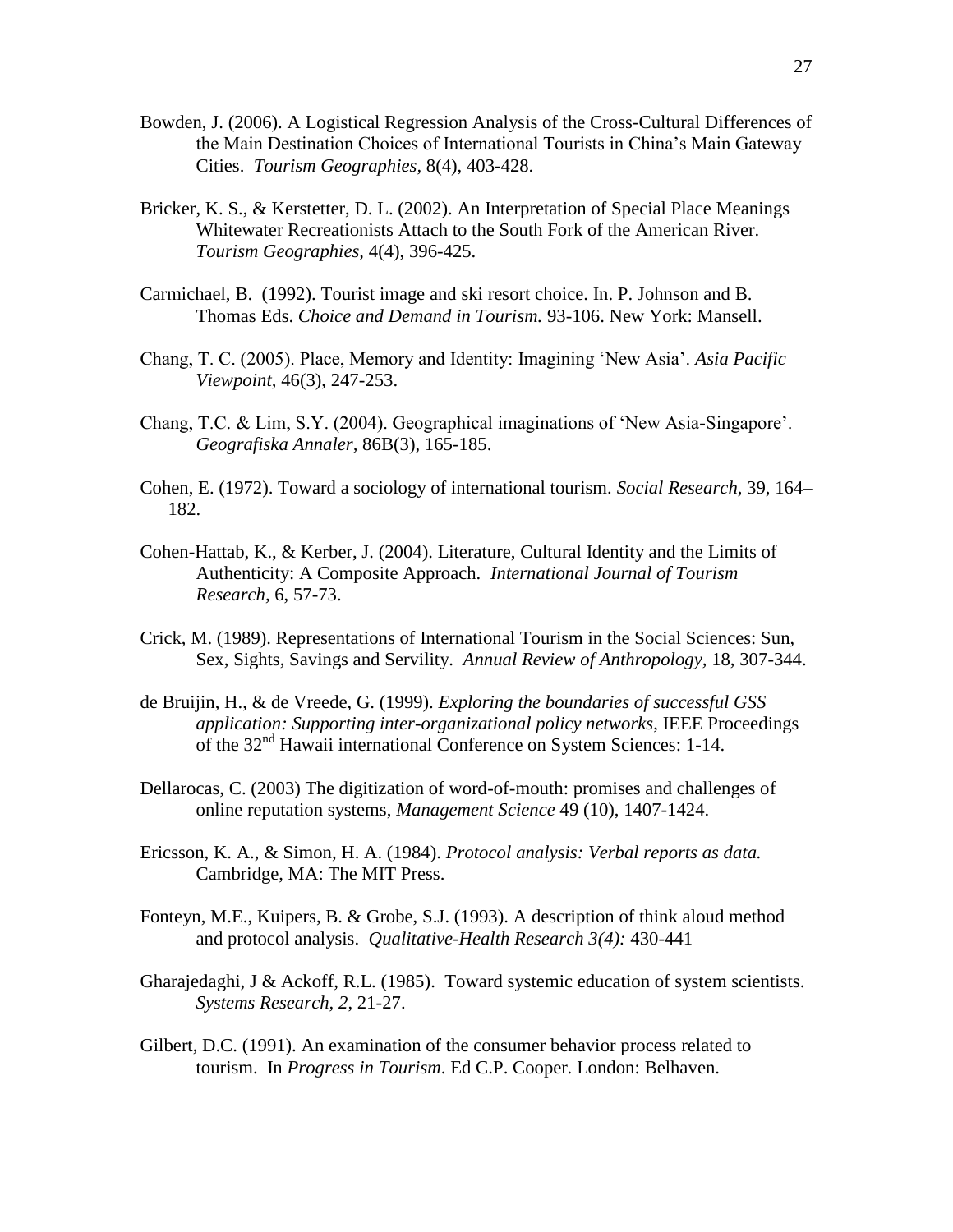- Henry, S., LeBreck, D., & Holzemer, W. (1989). The effect of verbalization of cognitive processes on clinical decision-making. *Research in Nursing and Health,* 7: 48-53
- Huberman H., & Miles, M. (1994) Data management and analysis methods. In N.K. Dezen and Y.S. Loncoln Eds. *Handbook of Qualitative Research*, 428-444. Thousand Oaks CA: Sage.
- Human, B. (1999). Kodachrome Icons: Photography, Place and the Theft of Identity. *International Journal of Contemporary Management,* 11(2/3), 80-84.
- Lee, T. H., & Crompton, J. (1992). Measuring Novelty Seeking in Tourism. *Annals of Tourism Research, 19*(4), 732-751.
- Matthews, M. H. (1987). Sex Differences in Spatial Competence. *Education Psychology,*  7, 547-560.
- McCabe, S., & Stokoe, E.H. (2004). Place and Identity in Tourists" Accounts. *Annals of Tourism Research,* 13(3), 601-622.
- MacCannell, D. (1999). *The Tourist: The New Theory of the Leisure Class. University of California Press: Los Angeles.*
- National Geographic Education Foundation. (2006). *Final Report: National Geographic-Roper Public Affairs 2006 Geographic Literacy Study.* National Geographic Education Foundations: New York.
- Nelson, V. (2005). Representation and Images of People, Place and Nature in Grenada"s Tourism. *Geograiska Annaler, 87B(2), 131-143.*
- Oliver, R. L. (1980). A Cognitive Model of the Antecedents and Consequences of Satisfaction Decisions. *Journal of Marketing Research, 17*(4), 460-469.
- Pan, B., & Fesenmaier, D.R. (2006). Online information search: Vacation planning process. *Annals of Tourism Research, 33(3),* 809-832.
- Park, D-H., Lee, J., and Han, I. (2007) The effect of on-line consumer reviews on consumer purchasing intention: the moderating role of involvement, *International Journal of Electronic Commerce* 11 (4), 125-148.
- Patton M.Q. (1990). *Qualitative Evaluation and Research Methods 3rd Edition.* London: Sage.
- PC Tattletale. (2006). PC Tattletale: Parental Control & Monitoring Software. Last Retrieved Online, October, 2007, [http://www.pctattletale.com/.](http://www.pctattletale.com/)
- Pearce, P. L., & Lee, U. (2005). Developing the Travel Career Approach to Tourism Motivation. *Journal of Travel Research,* 43, 226-237.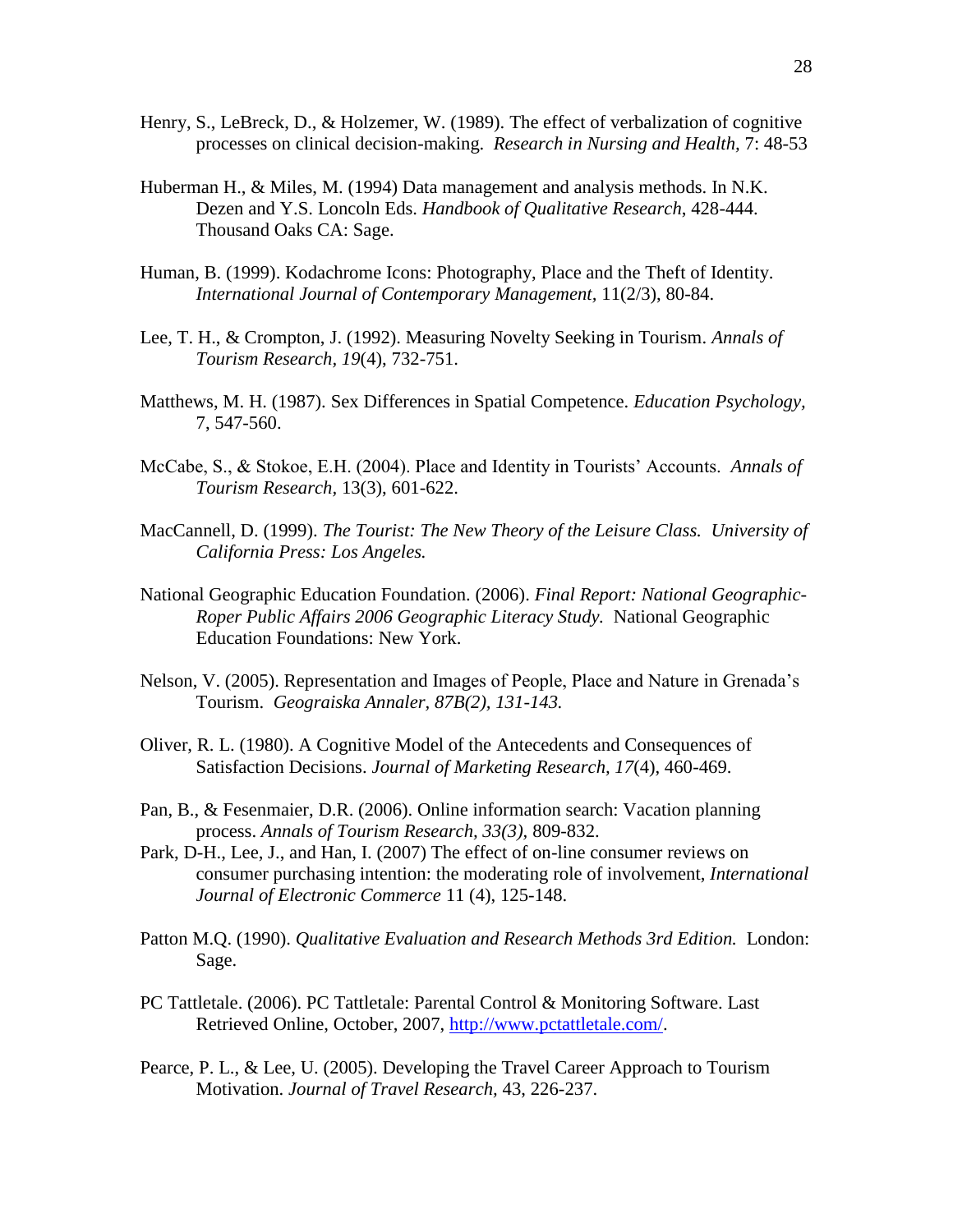- Perkins, H., & Thorns, D. (2001). Gazing or Performing? Reflections on Urry"s Tourist Gaze in the Context of Contemporary Experience in the Antipodes. *International Sociology,* 16(2), 185-204.
- Petrick, J. F. (2004). The roles of quality, value, and satisfaction in predicting cruise passengers' behavioral intentions. *Journal of Travel Research, 42*(4), 397-407.
- Petrick, J.F., Sirakaya, E. & Park, S. (2004). *Texas Travel Advertising and Literature Fulfillment: Fiscal Year 2003,* Annual Report. Report for Texas Economic Development, Market Texas Tourism (January 31, 2004).
- Poria, Y., Atzaba-Poria, N., & Barrett, M. (2005). Research Note: The Relationship Between Children"s Geographical Knowledge and Travel Experience: An Exploratory Study. *Tourism Geographies,* 7(4), 389-397.
- Potter, C.C. (1989). What is Culture and Can it be Useful for Organizational Change Agents? *Leadership and Organizational Development Journal,* 10(3), 17-24.
- Ramey, J., & Boren, T. (2001). *Keep them thinking aloud: Two ways to conduct a verbal protocol and why it matters.* Las Vegas, Nevada: Usability Professional Association 2001 Annual Conference.
- Ritzer, G. (1998). *The McDonaldization Thesis: Explorations and Extensions.* London: Sage.
- Roehl, W.S. (1991). Geographic Illiteracy and the Travel and Tourism Educator. *Hospitality and Tourism Educator,* 14-17.
- Ryan, C., & Cave, J. (2005). Structuring destination image: A qualitative approach. *Journal of Travel Research 44:* 143-150.
- Straus, G (1987) *Qualitative Analysis for Social Scientists*. Cambridge NY: Cambridge University Press.
- Tasci, A. D. A., & Gartner, W. C. (2007). Destination Image and Its Functional Relationships. *Journal of Travel Research, 45*(4), 413 - 425.
- TechSmith. (2006). Camtasia Studio documentation. TechSmith, Last Retrieved Online, October, 2007, [http://wcarchive.cdrom.com/pub/bws/bws\\_48/studioug.pdf.](http://wcarchive.cdrom.com/pub/bws/bws_48/studioug.pdf)
- Tucker, H. (2007). Performing a Young People"s Package Tour of New Zealand: Negotiating Appropriate Performance of Place. *Tourism Geographies,* 9(2), 139- 159.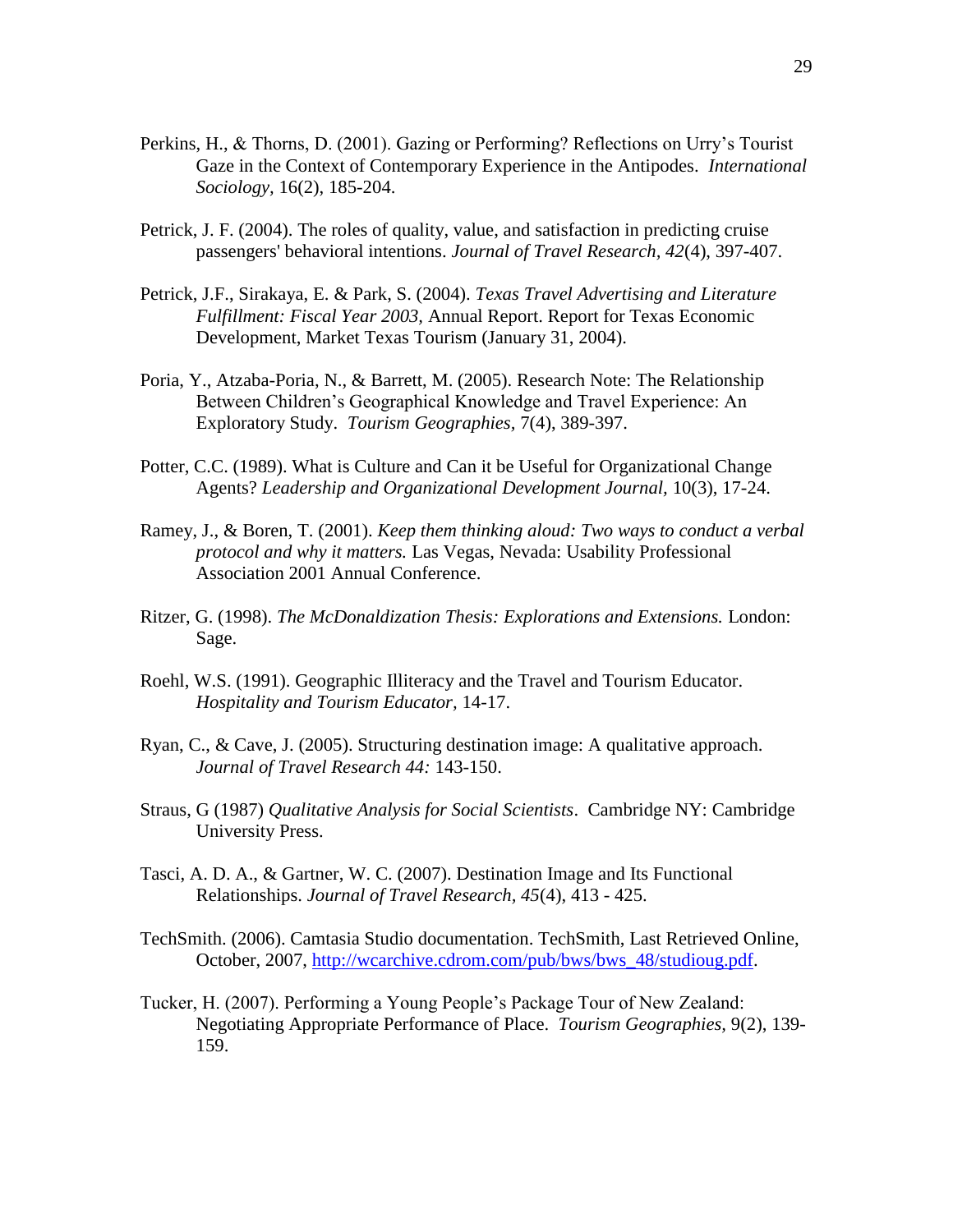Young, M. (1999). The relationship between tourist motivations and the inpretretation of place meanings. *Tourism Geographies,* 1(4), 387-405.